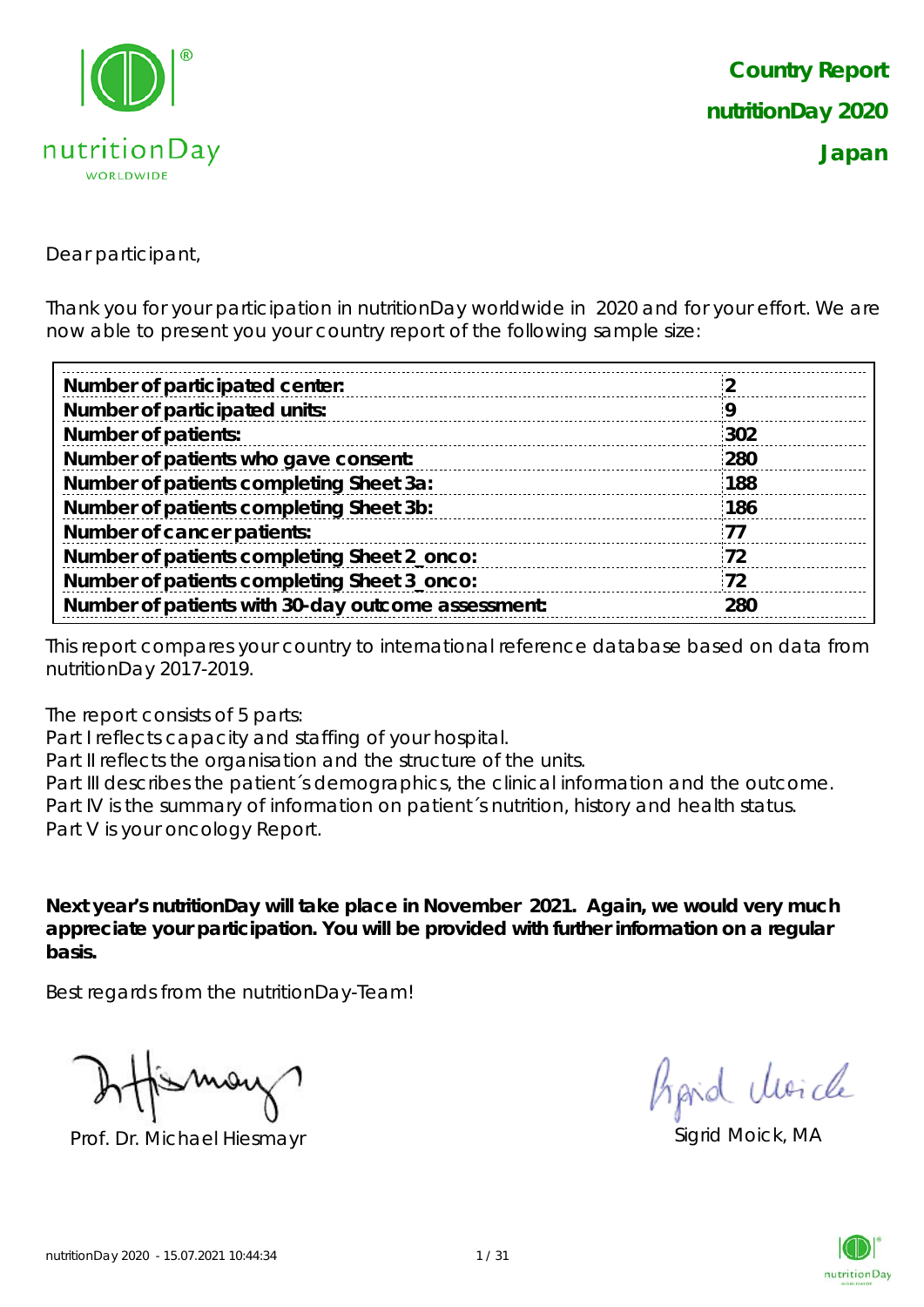## *I. Hospital capacity and staffing ("Hospital sheet")*

|                                                                                    | <b>YOUR RESULTS</b>   | <b>REFERENCE RESULTS</b> |
|------------------------------------------------------------------------------------|-----------------------|--------------------------|
| 1. Total number of beds in hospital                                                | 457 [451-462]         | 375 [213-715]            |
| 2. Total number of admissions in the hospital last<br>year                         | 101506 [92351-110660] | 18870 [9512-38961]       |
| 3. Total number of staff in the hospital                                           |                       |                          |
| <b>Total medical doctors</b>                                                       | 129 [111-147]         | 186 [90-417]             |
| <b>Medical specialists</b>                                                         | 71 [71-71]            | 124 [54-273]             |
| Medical non-specialists                                                            | 22 [22-22]            | 45 [19-116]              |
| <b>Nurses</b>                                                                      | 423 [387-458]         | 440 [208-910]            |
| <b>Dieticians</b>                                                                  | 11 [11-12]            | $5[1-10]$                |
| <b>Nutritionists</b>                                                               | $5[3-8]$              | $1[0-5]$                 |
| Pharmacists                                                                        | 25 [24-26]            | $8[4-24]$                |
| Kitchen staff                                                                      | 10 [10-10]            | 32 [15-62]               |
|                                                                                    |                       |                          |
| <b>Full time equivalent</b>                                                        |                       |                          |
| <b>Total medical doctors</b>                                                       | $\blacksquare$        | 175 [76-394]             |
| <b>Medical specialists</b>                                                         |                       | 121 [50-274]             |
| Medical non-specialists                                                            |                       | 45 [18-138]              |
| <b>Nurses</b>                                                                      |                       | 380 [198-793]            |
| <b>Dieticians</b>                                                                  |                       | $5[2-8]$                 |
| <b>Nutritionists</b>                                                               |                       | $1[0-3]$                 |
| Pharmacists                                                                        |                       | 7 [4-20]                 |
| Kitchen staff                                                                      |                       | 30 [14-57]               |
|                                                                                    |                       |                          |
| 4. Does the hospital have a nutrition care strategy?                               | 2 (100%) Yes          | 439 (80.8%) Yes          |
|                                                                                    |                       |                          |
| 5. Which nutrition-related standards or routine activities exist in your hospital? |                       |                          |
| Nutrition training is available                                                    | 2 (100%) Yes          | 391 (72.0%) Yes          |
| Nutrition steering committee is available                                          | 2 (100%) Yes          | 328 (60.4%) Yes          |
| Quality indicators are recorded and reported to national<br>or regional level      |                       | 229 (42.2%) Yes          |
| Quality indicators are used for internal benchmarking                              | 1 (50.0%) Yes         | 299 (55.1%) Yes          |
| Patient feedback about food and food service is collected<br>using a questionnaire | 2 (100%) Yes          | 415 (76.4%) Yes          |
| None                                                                               |                       | 32 (5.9%) Yes            |
| No answer given                                                                    |                       |                          |

#### **6. Which codes are available /routinely used in your hospital for billing and reimbursement purposes?**

Nutrition Support 296 (54.5%) Yes



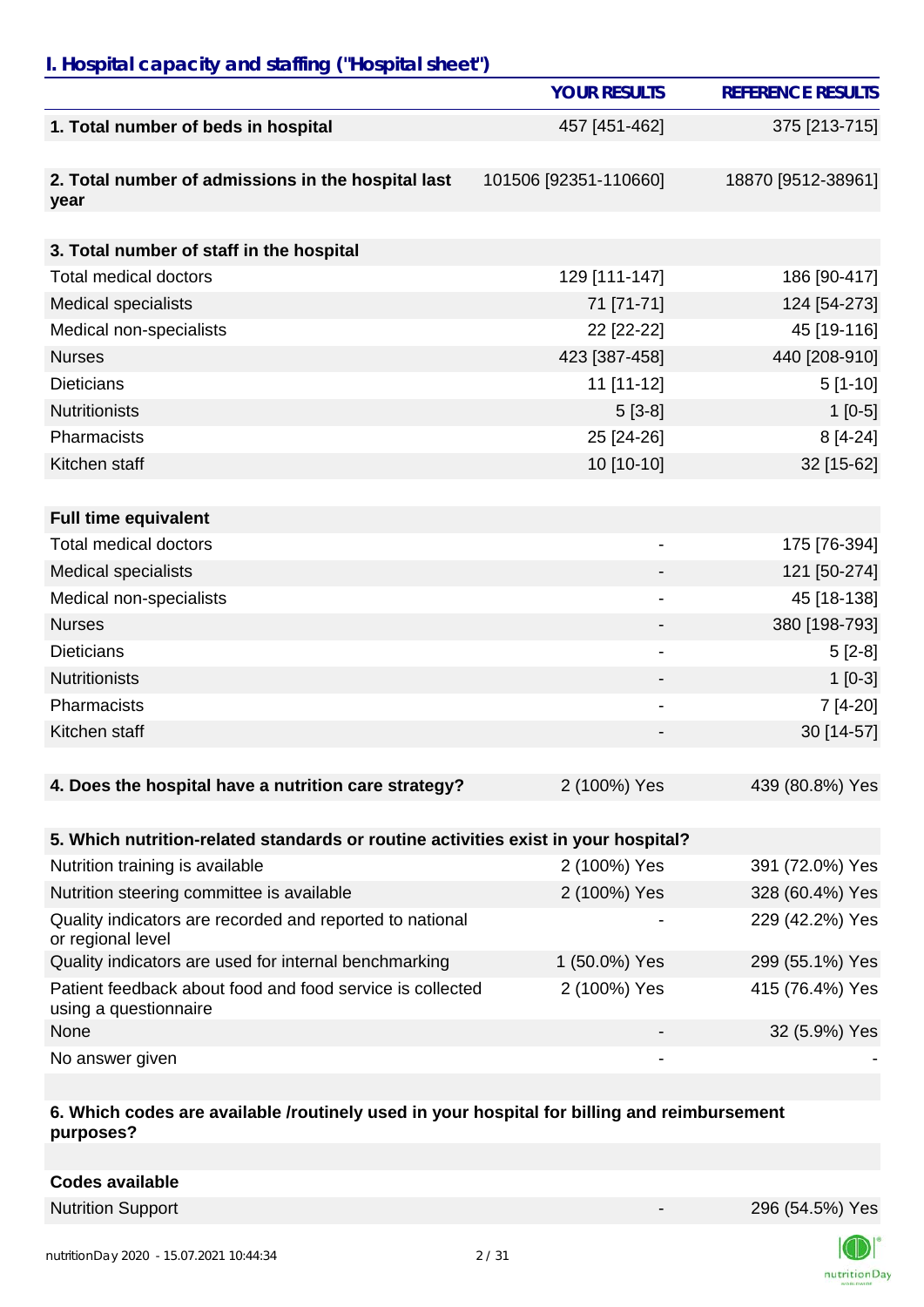| Oral nutrition supplements                                |               | 219 (40.3%) Yes |
|-----------------------------------------------------------|---------------|-----------------|
| Parenteral nutrition                                      | 1 (50.0%) Yes | 349 (64.3%) Yes |
| <b>Enteral nutrition</b>                                  |               | 327 (60.2%) Yes |
| Dietary counseling                                        |               | 232 (42.7%) Yes |
| Specific dietary interventions                            |               | 178 (32.8%) Yes |
| Screening for malnutrition                                |               | 195 (35.9%) Yes |
| Risk of malnutrition                                      |               | 160 (29.5%) Yes |
| Malnutrition (in general)                                 |               | 262 (48.3%) Yes |
| Severity of malnutrition (i.e. mild, moderate, severe)    |               | 251 (46.2%) Yes |
| No information available from billing/finance/controlling | 1 (50.0%) Yes | 104 (19.2%) Yes |
| No answer given                                           |               |                 |
|                                                           |               |                 |
| <b>Codes routinely used</b>                               |               |                 |
| <b>Nutrition Support</b>                                  |               | 264 (48.6%) Yes |
| Oral nutrition supplements                                |               | 200 (36.8%) Yes |
| Parenteral nutrition                                      | 1 (50.0%) Yes | 326 (60.0%) Yes |
| <b>Enteral nutrition</b>                                  |               | 310 (57.1%) Yes |
| Dietary counseling                                        |               | 208 (38.3%) Yes |
| Specific dietary interventions                            |               | 160 (29.5%) Yes |
| Screening for malnutrition                                |               | 162 (29.8%) Yes |
| Risk of malnutrition                                      |               | 138 (25.4%) Yes |
| Malnutrition (in general)                                 |               | 238 (43.8%) Yes |
| Severity of malnutrition (i.e. mild, moderate, severe)    |               | 218 (40.1%) Yes |
| No information available from billing/finance/controlling | 1 (50.0%) Yes | 115 (21.2%) Yes |
| No answer given                                           |               |                 |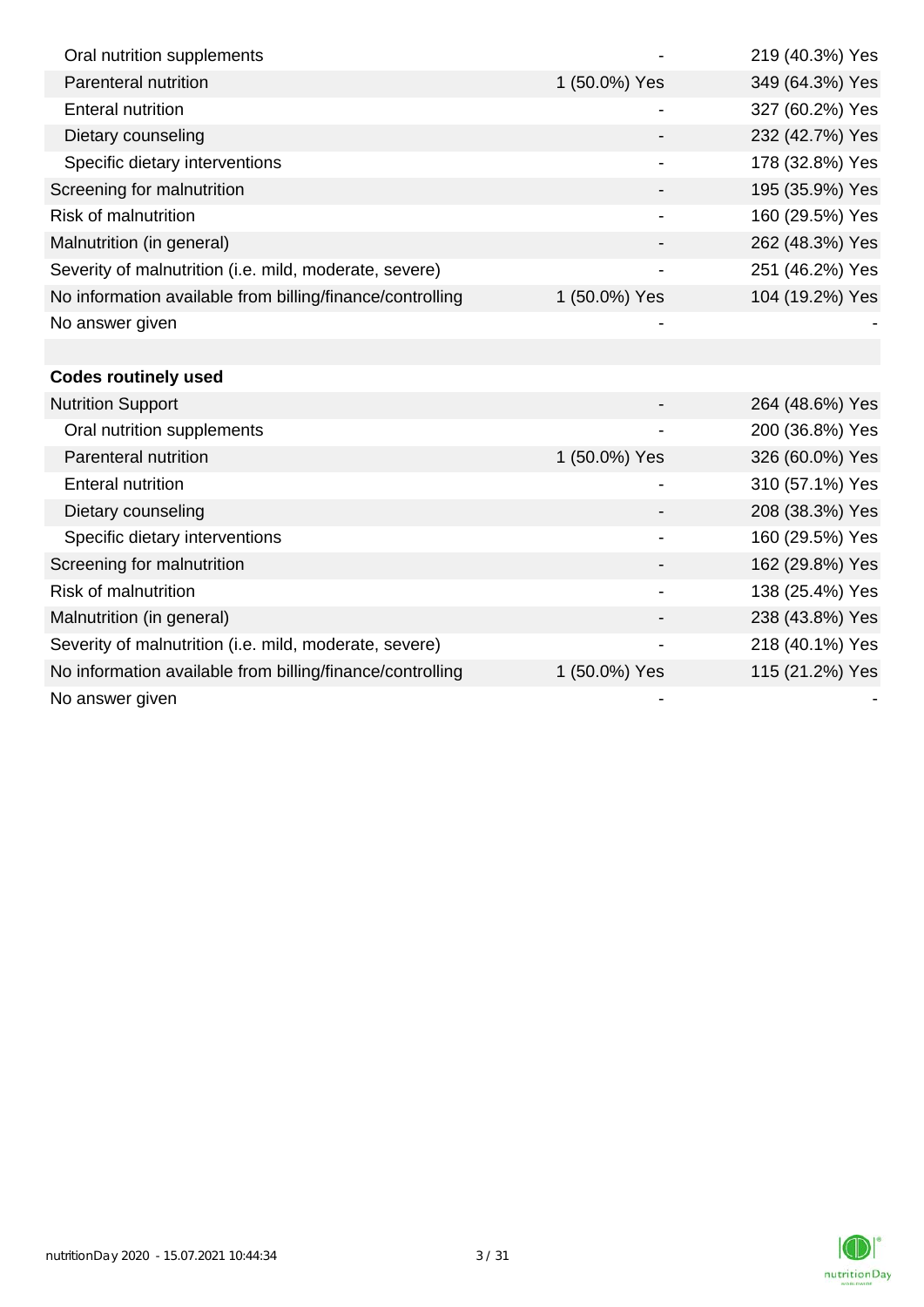## *II. Unit organisation and structures ("Sheet 1a/1b")*

|                                                                       | <b>YOUR RESULTS</b> | <b>REFERENCE RESULTS</b> |
|-----------------------------------------------------------------------|---------------------|--------------------------|
|                                                                       |                     |                          |
| Internal Medicine / General                                           |                     | 20.5%                    |
| Internal Medicine / Cardiology                                        | $1(11.1\%)$         | 4.3%                     |
| Internal Medicine / Gastroenterology & hepatology                     | 2(22.2%)            | 7.6%                     |
| <b>Internal Medicine / Geriatrics</b>                                 |                     | 9.5%                     |
| Internal Medicine / Infectious diseases                               | $1(11.1\%)$         | 0.5%                     |
| Internal Medicine / Nephrology                                        |                     | 1.3%                     |
| Internal Medicine / Oncology (incl. radiotherapy)                     |                     | 8.0%                     |
| Interdisciplinary                                                     |                     | 2.9%                     |
| Long term care                                                        |                     | 2.6%                     |
| Neurology                                                             |                     | 4.0%                     |
| Surgery / General                                                     | $1(11.1\%)$         | 14.5%                    |
| Surgery/ Cardiac/Vascular/Thoracic                                    |                     | 1.8%                     |
| Surgery / Neurosurgery                                                | $\blacksquare$      | 0.7%                     |
| Surgery / Orthopedic                                                  | 2(22.2%)            | 3.5%                     |
| Trauma                                                                |                     | 0.6%                     |
| Ear Nose Throat (ENT)                                                 | $1(11.1\%)$         | 1.4%                     |
| Gynecology / Obstetrics                                               | $1(11.1\%)$         | 1.6%                     |
| <b>Pediatrics</b>                                                     |                     | 0.4%                     |
| Psychiatry                                                            |                     | 1.0%                     |
| <b>Others</b>                                                         |                     | 13.2%                    |
|                                                                       |                     |                          |
| 2. Number of registered inpatients at noon                            | 38 [30-43]          | 24 [18-31]               |
| 3. Total bed capacity of the unit                                     | 51 [45-54]          | 29 [24-38]               |
|                                                                       |                     |                          |
| 4. Number of each type of staff in the unit for TODAY's morning shift |                     |                          |
| <b>Fully trained</b>                                                  |                     |                          |
| Medical doctors                                                       | $7[6-9]$            | $3[2-7]$                 |
| <b>Nurses</b>                                                         | 13 [12-14]          | $4[3-7]$                 |
| Nursing aides                                                         | $2[0-2]$            | $2[1-3]$                 |
| <b>Dieticians</b>                                                     | $0 [0-0]$           | $1[0-1]$                 |
| <b>Nutritionists</b>                                                  | $0[0-0]$            | $0[0-1]$                 |
| Administrative staff                                                  | $0 [0-0]$           | $1[0-1]$                 |
| Other staff involved in patient care                                  | $0 [0-0]$           | $1[0-3]$                 |
|                                                                       |                     |                          |
| In training                                                           |                     |                          |
| <b>Medical doctors</b>                                                | $0 [0-0]$           | $1[0-3]$                 |
| <b>Medical students</b>                                               | $0[0-0]$            | $0[0-2]$                 |
| <b>Nurses</b>                                                         | $0 [0-0]$           | $1[0-2]$                 |
|                                                                       |                     |                          |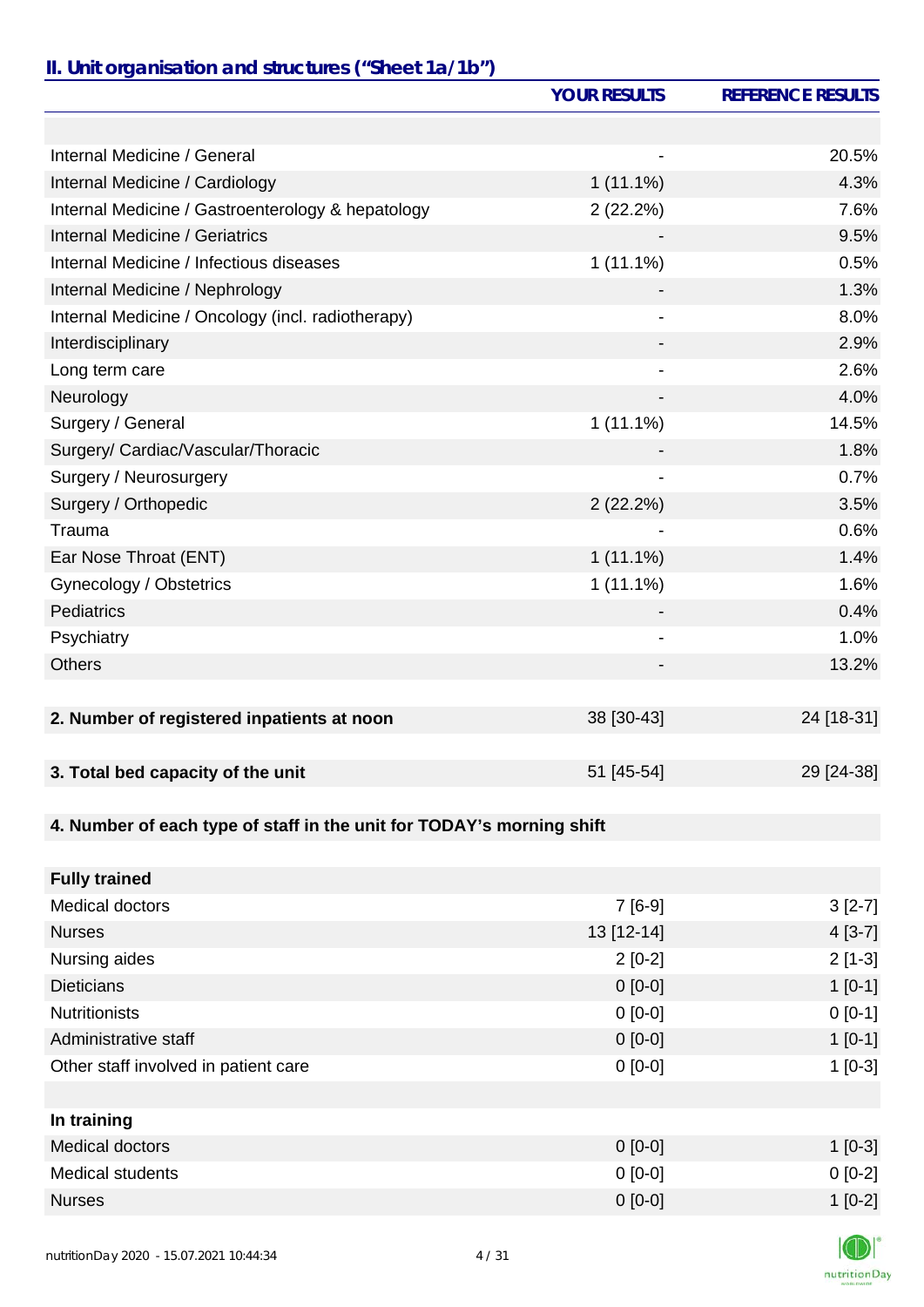| Nursing aides                                                                                       | $0 [0-0]$     | $0[0-1]$         |
|-----------------------------------------------------------------------------------------------------|---------------|------------------|
| <b>Dieticians</b>                                                                                   | $0 [0-0]$     | $0[0-0]$         |
| <b>Nutritionists</b>                                                                                | $0 [0-0]$     | $0[0-0]$         |
| Other staff involved in patient care                                                                | $0 [0-0]$     | $0[0-0]$         |
|                                                                                                     |               |                  |
| 5. Is there a nutrition support team in your hospital<br>available?                                 | 9 (100%) Yes  | 936 (81.4%) Yes  |
| 6. Does the unit have a nutrition care strategy?                                                    | 9 (100%) Yes  | 890 (77.4%) Yes  |
|                                                                                                     |               |                  |
| 7. Is there a person in your unit responsible for<br>nutrition care?                                | 2 (22.2%) Yes | 831 (72.3%) Yes  |
| 8. Is there a dietician, nutritionist or dietetic assistant<br>available for your unit?             | 8 (88.9%) Yes | 1155 (90.1%) Yes |
|                                                                                                     |               |                  |
| 9. Is specific staff responsible for providing feeding<br>assistance to patients during meal times? | 8 (88.9%) Yes | 662 (57.6%) Yes  |
|                                                                                                     |               |                  |
| 10. How do you MAINLY screen/monitor patients for<br>malnutrition?                                  |               |                  |
|                                                                                                     |               |                  |
| At admission                                                                                        |               |                  |
| No routine screening                                                                                | -             | 101 (7.5%) Yes   |
| No fixed criteria                                                                                   |               | 13 (0.97%) Yes   |
| Experience / visual assessment only                                                                 | 7 (77.8%) Yes | 85 (6.3%) Yes    |
| Weighing / BMI only                                                                                 |               | 193 (14.3%) Yes  |
| Nutritional Risk Screening (NRS) 2002                                                               | 1 (11.1%) Yes | 455 (33.8%) Yes  |
| Malnutrition Universal Screening Tool (MUST)                                                        |               | 86 (6.4%) Yes    |
| Malnutrition Screening tool (MST)                                                                   |               | 94 (7.0%) Yes    |
| <b>SNAQ</b>                                                                                         |               | 27 (2.0%) Yes    |
| Other formal tool                                                                                   | 1 (11.1%) Yes | 218 (16.2%) Yes  |
| I do not know                                                                                       |               | 10 (0.74%) Yes   |
| Missing                                                                                             |               | 64 (4.8%)        |
|                                                                                                     |               |                  |
| <b>During hospital stay</b>                                                                         |               |                  |
| No routine monitoring                                                                               |               | 120 (8.9%) Yes   |
| No fixed criteria                                                                                   |               | 101 (7.5%) Yes   |
| Experience / visual assessment only                                                                 | 7 (77.8%) Yes | 212 (15.8%) Yes  |
| Weighing / BMI only                                                                                 |               | 438 (32.5%) Yes  |
| Other formal tool                                                                                   | 2 (22.2%) Yes | 378 (28.1%) Yes  |
| I do not know                                                                                       |               | 33 (2.5%) Yes    |
| Missing                                                                                             |               | 64 (4.8%)        |
|                                                                                                     |               |                  |
| 11a. Do you routinely use guidelines or standards for<br>nutrition care?                            | 9 (100%) Yes  | 954 (85.2%) Yes  |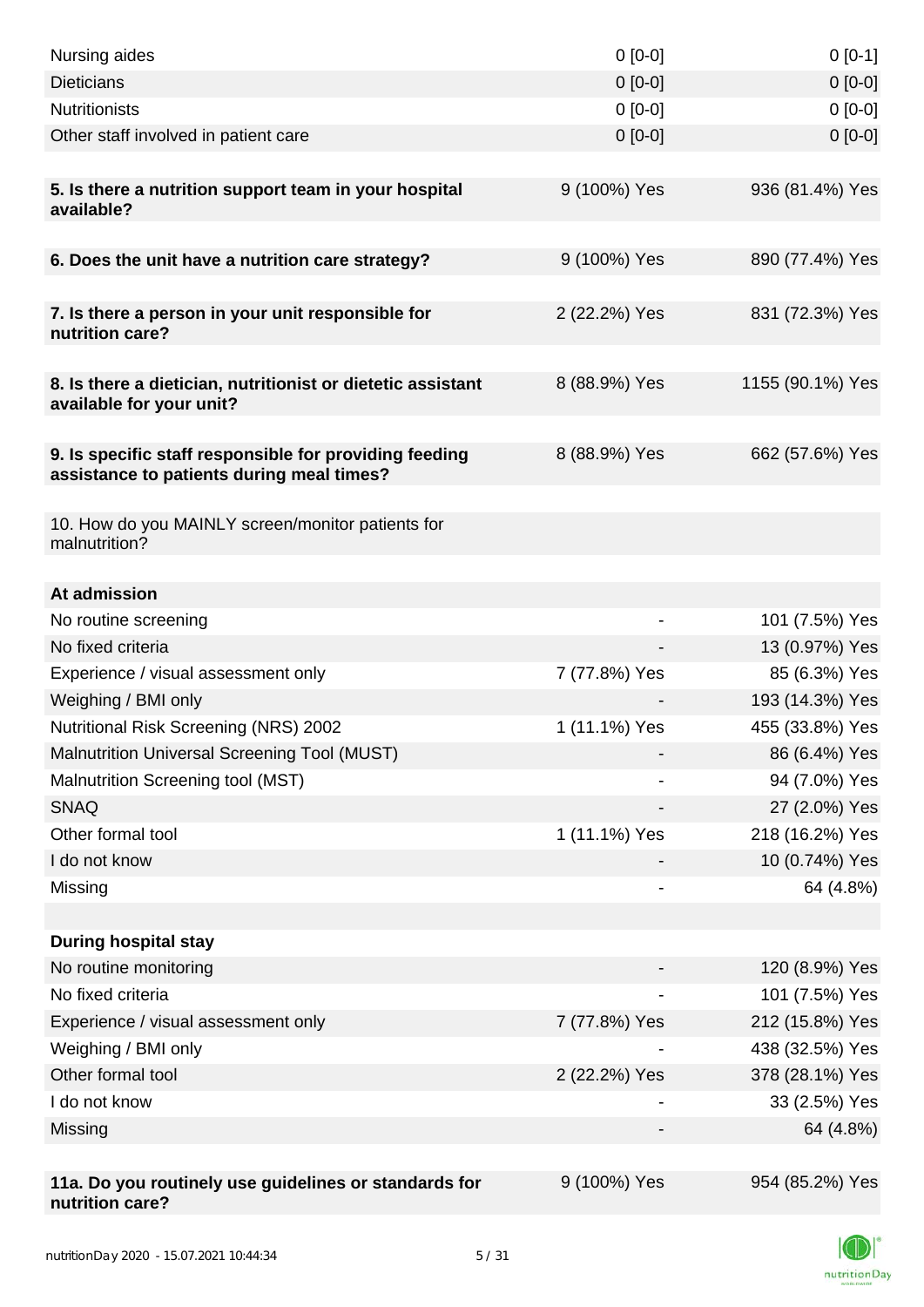| 11b. If yes, which one is mainly used?  |               |                 |
|-----------------------------------------|---------------|-----------------|
| International guidelines                |               | 266 (27.9%) Yes |
| National guidelines                     |               | 148 (15.5%) Yes |
| Standards on hospital level             | 5 (55.6%) Yes | 355 (37.2%) Yes |
| Standards on unit level                 | 2 (22.2%) Yes | 58 (6.1%) Yes   |
| Individual patient nutrition care plans | 2 (22.2%) Yes | 111 (11.6%) Yes |
| Other                                   |               | 8 (0.84%) Yes   |
| Missing                                 |               | $8(0.84\%)$     |
|                                         |               |                 |

# **12. What is routinely done in your unit for given patient groups?**

| At risk                                                    |               |                 |
|------------------------------------------------------------|---------------|-----------------|
| Watchful waiting                                           | 8 (88.9%) Yes | 355 (26.4%) Yes |
| Discuss nutrition care activities during ward rounds       | 8 (88.9%) Yes | 572 (42.5%) Yes |
| Develop an individual nutrition care plan                  | 7 (77.8%) Yes | 675 (50.1%) Yes |
| Initiate treatment / nutrition intervention                | 6 (66.7%) Yes | 739 (54.9%) Yes |
| Consult a nutrition expert (dietician, nutritionist, etc.) | 6 (66.7%) Yes | 739 (54.9%) Yes |
| Consult a medical professional                             | 5 (55.6%) Yes | 472 (35.1%) Yes |
| Calculate energy requirements                              | 7 (77.8%) Yes | 593 (44.1%) Yes |
| Calculate protein requirements                             | 7 (77.8%) Yes | 574 (42.6%) Yes |
|                                                            |               |                 |
| <b>Malnourished</b>                                        |               |                 |
| Watchful waiting                                           | 7 (77.8%) Yes | 252 (18.7%) Yes |
| Discuss nutrition care activities during ward rounds       | 9 (100%) Yes  | 614 (45.6%) Yes |
| Develop an individual nutrition care plan                  | 7 (77.8%) Yes | 739 (54.9%) Yes |
| Initiate treatment / nutrition intervention                | 9 (100%) Yes  | 797 (59.2%) Yes |
| Consult a nutrition expert (dietician, nutritionist, etc.) | 9 (100%) Yes  | 729 (54.2%) Yes |
| Consult a medical professional                             | 8 (88.9%) Yes | 540 (40.1%) Yes |
| Calculate energy requirements                              | 7 (77.8%) Yes | 686 (51.0%) Yes |
| Calculate protein requirements                             | 7 (77.8%) Yes | 670 (49.8%) Yes |
|                                                            |               |                 |
| <b>Every patient</b>                                       |               |                 |
| Watchful waiting                                           |               | 668 (49.6%) Yes |
| Discuss nutrition care activities during ward rounds       |               | 331 (24.6%) Yes |
| Develop an individual nutrition care plan                  | 2 (22.2%) Yes | 220 (16.3%) Yes |
| Initiate treatment / nutrition intervention                |               | 173 (12.9%) Yes |
| Consult a nutrition expert (dietician, nutritionist, etc.) |               | 256 (19.0%) Yes |
| Consult a medical professional                             |               | 267 (19.8%) Yes |
| Calculate energy requirements                              | 2 (22.2%) Yes | 166 (12.3%) Yes |
| Calculate protein requirements                             | 2 (22.2%) Yes | 148 (11.0%) Yes |
|                                                            |               |                 |

**Never**

Watchful waiting  $95 (7.1\%)$  Yes

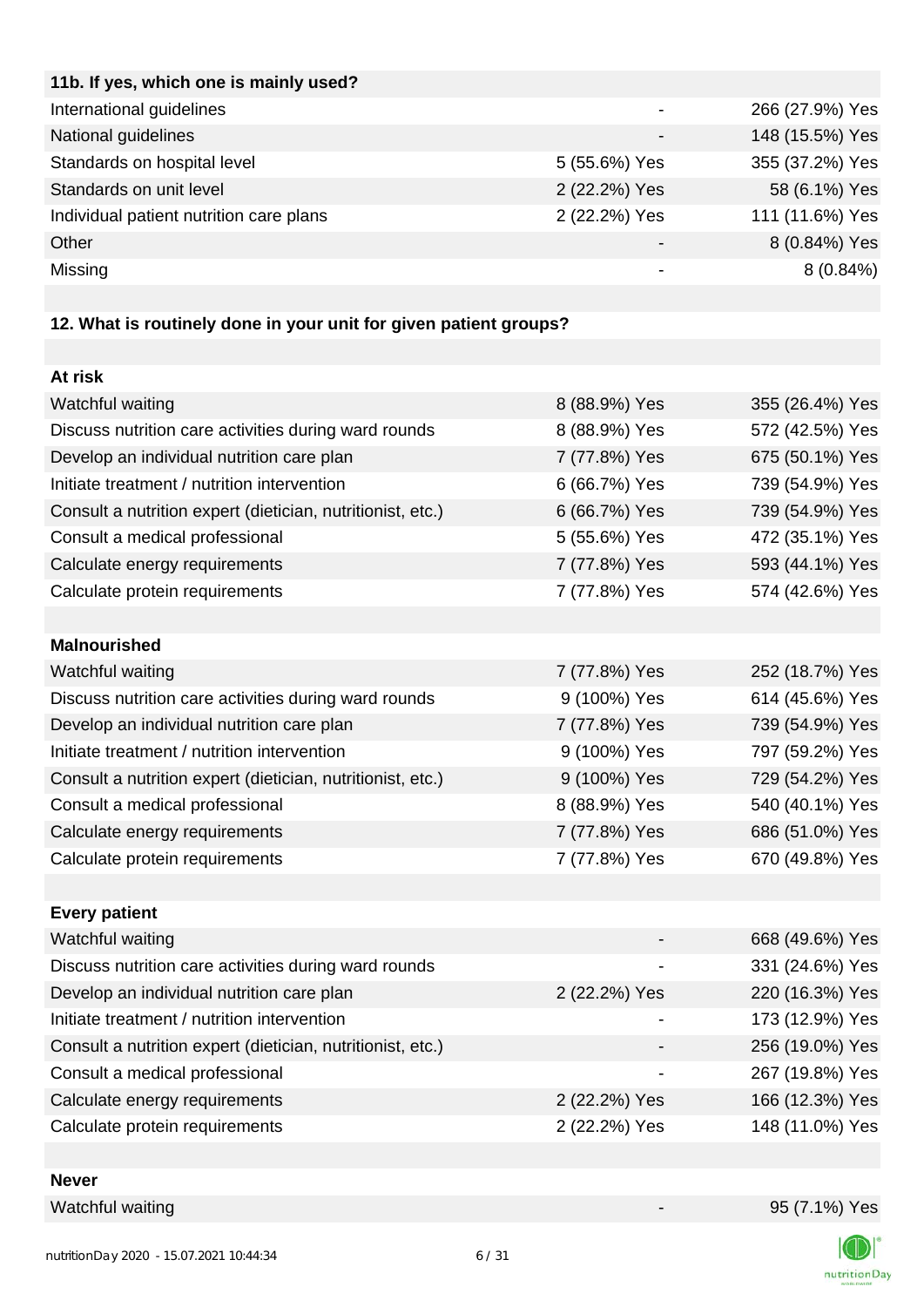| Discuss nutrition care activities during ward rounds               |                          | 58 (4.3%) Yes    |
|--------------------------------------------------------------------|--------------------------|------------------|
| Develop an individual nutrition care plan                          |                          | 40 (3.0%) Yes    |
| Initiate treatment / nutrition intervention                        | $\overline{\phantom{a}}$ | 22 (1.6%) Yes    |
| Consult a nutrition expert (dietician, nutritionist, etc.)         |                          | 20 (1.5%) Yes    |
| Consult a medical professional                                     |                          | 124 (9.2%) Yes   |
| Calculate energy requirements                                      |                          | 120 (8.9%) Yes   |
| Calculate protein requirements                                     |                          | 139 (10.3%) Yes  |
|                                                                    |                          |                  |
| I do not know                                                      |                          |                  |
| Watchful waiting                                                   |                          | 70 (5.2%) Yes    |
| Discuss nutrition care activities during ward rounds               | $\overline{\phantom{a}}$ | 49 (3.6%) Yes    |
| Develop an individual nutrition care plan                          |                          | 43 (3.2%) Yes    |
| Initiate treatment / nutrition intervention                        |                          | 37 (2.7%) Yes    |
| Consult a nutrition expert (dietician, nutritionist, etc.)         |                          | 39 (2.9%) Yes    |
| Consult a medical professional                                     |                          | 96 (7.1%) Yes    |
| Calculate energy requirements                                      |                          | 68 (5.1%) Yes    |
| Calculate protein requirements                                     |                          | 75 (5.6%) Yes    |
|                                                                    |                          |                  |
| 13. When do you routinely weigh your patients?                     |                          |                  |
| at admission                                                       | 8 (88.9%) Yes            | 878 (65.2%) Yes  |
| Within 24 hours                                                    |                          | 203 (15.1%) Yes  |
| Within 48 hours                                                    |                          | 74 (5.5%) Yes    |
| Within 72 hours                                                    |                          | 32 (2.4%) Yes    |
| Every week                                                         | 8 (88.9%) Yes            | 631 (46.9%) Yes  |
| Occasionally                                                       | 7 (77.8%) Yes            | 153 (11.4%) Yes  |
| When requested                                                     | 8 (88.9%) Yes            | 707 (52.5%) Yes  |
| At discharge                                                       | 1 (11.1%) Yes            | 65 (4.8%) Yes    |
| <b>Never</b>                                                       |                          | 12 (0.89%) Yes   |
| I do not know                                                      |                          | 8 (0.59%) Yes    |
| No answer given                                                    |                          | 64 (4.8%)        |
|                                                                    |                          |                  |
| 14. What do you do to support adequate food intake of patients?    |                          |                  |
| Offer additional meals or in between snacks                        | 9 (100%) Yes             | 1043 (77.5%) Yes |
| Offer meal choices                                                 | 9 (100%) Yes             | 989 (73.5%) Yes  |
| Offer different portion sizes                                      | 9 (100%) Yes             | 900 (66.9%) Yes  |
| Consider food presentation                                         | 9 (100%) Yes             | 460 (34.2%) Yes  |
| Change food texture/consistency as needed                          | 9 (100%) Yes             | 1106 (82.2%) Yes |
| Consider patient problems with eating and drinking                 | 9 (100%) Yes             | 1111 (82.5%) Yes |
| Ensure that mealtimes are undisturbed/protected<br>mealtime policy | 9 (100%) Yes             | 399 (29.6%) Yes  |
| Promote positive eating environment                                | 9 (100%) Yes             | 493 (36.6%) Yes  |
| Consider cultural/religious preferences                            | 2 (22.2%) Yes            | 999 (74.2%) Yes  |
| Consider patient allergies / intolerances                          | 9 (100%) Yes             | 1163 (86.4%) Yes |
| Other                                                              | 1 (11.1%) Yes            | 101 (7.5%) Yes   |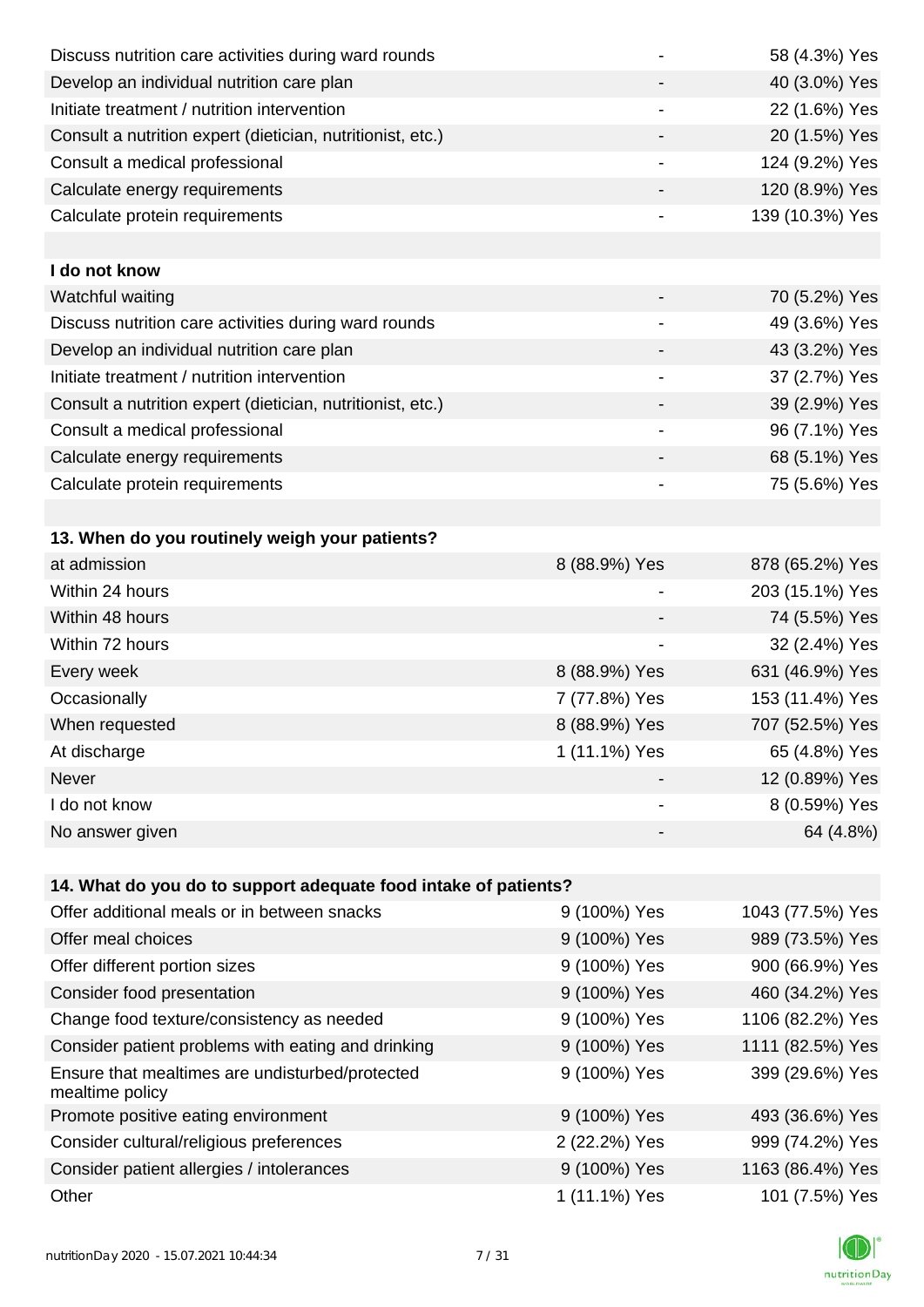| I do not know                                                                        |               | 23 (1.7%) Yes   |
|--------------------------------------------------------------------------------------|---------------|-----------------|
| No answer given                                                                      |               | 64 (4.8%)       |
| 15. Which nutrition-related standards or routine activities exist in your unit?      |               |                 |
| Nutrition training is available                                                      | 9 (100%) Yes  | 772 (57.4%) Yes |
| Reporting of nutrition related information to hospital<br>managers                   |               | 544 (40.4%) Yes |
| Quality indicators are recorded and reported to national<br>or regional level        |               | 422 (31.4%) Yes |
| Quality indicators are used for internal benchmarking                                | 9 (100%) Yes  | 494 (36.7%) Yes |
| Patient feedback about food and food service is collected<br>using a questionnaire   | 9 (100%) Yes  | 805 (59.8%) Yes |
| None                                                                                 |               | 38 (2.8%) Yes   |
| I do not know                                                                        |               | 59 (4.4%) Yes   |
| No answer given                                                                      |               | 196 (14.6%)     |
|                                                                                      |               |                 |
| 16. At admission what is asked and documented?                                       |               |                 |
| Change in weight                                                                     | 9 (100%) Yes  | 985 (73.2%) Yes |
| Eating habits/difficulties                                                           | 9 (100%) Yes  | 932 (69.2%) Yes |
| Nutrition before admission                                                           | 9 (100%) Yes  | 746 (55.4%) Yes |
| None                                                                                 |               | 20 (1.5%) Yes   |
| I do not know                                                                        |               | 39 (2.9%) Yes   |
| No answer given                                                                      |               | 196 (14.6%)     |
|                                                                                      |               |                 |
| 17. On what forms is there a specific part about eating, nutrition or malnutrition?  |               |                 |
|                                                                                      |               |                 |
| a. Patient Record has a section for                                                  |               |                 |
| indicating if the patient is malnourished or at risk of<br>malnutrition              | 9 (100%) Yes  | 965 (71.7%) Yes |
| nutrition treatment                                                                  | 7 (77.8%) Yes | 759 (56.4%) Yes |
| None                                                                                 |               | 53 (3.9%) Yes   |
| I do not know                                                                        |               | 40 (3.0%) Yes   |
|                                                                                      |               |                 |
| b. Discharge Letter                                                                  |               |                 |
| summarizes nutrition treatment received during stay                                  | 2 (22.2%) Yes | 573 (42.6%) Yes |
| makes future nutrition-related recommendations                                       | 5 (55.6%) Yes | 775 (57.6%) Yes |
| None                                                                                 | 4 (44.4%) Yes | 112 (8.3%) Yes  |
| I do not know                                                                        |               | 136 (10.1%) Yes |
|                                                                                      |               |                 |
| 18. Do you provide brochures about malnutrition to<br>at risk/malnourished patients? | 1 (12.5%) Yes | 475 (44.9%) Yes |
|                                                                                      |               |                 |
| 19. Who filled in this sheet?                                                        |               |                 |
| <b>Head staff</b>                                                                    |               | 369 (27.4%) Yes |
| Dietician                                                                            | 1 (11.1%) Yes | 641 (47.6%) Yes |
| <b>Nurse</b>                                                                         | 1 (11.1%) Yes | 339 (25.2%) Yes |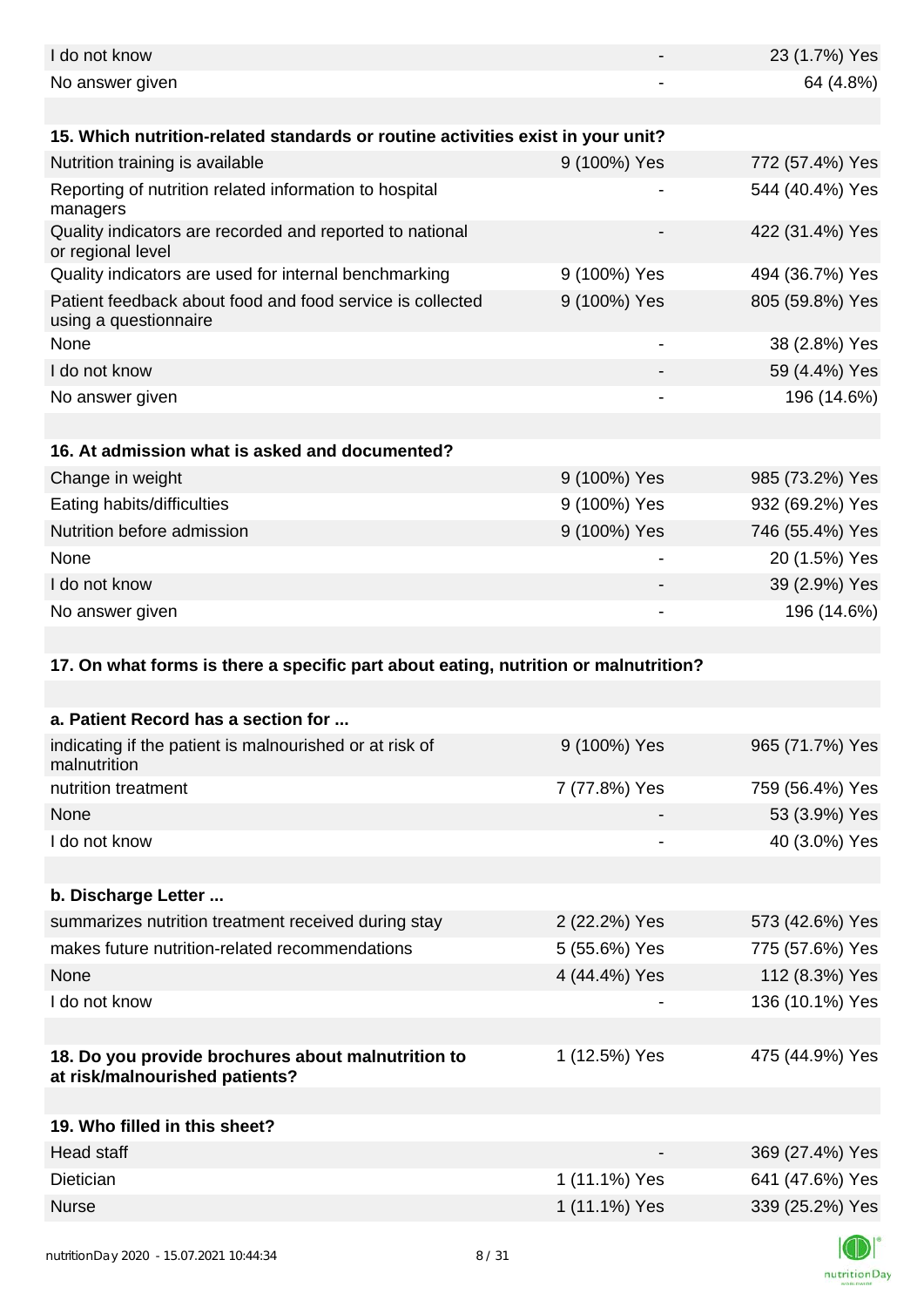| Physician            | 7 (77.8%) Yes            | 140 (10.4%) Yes |
|----------------------|--------------------------|-----------------|
| Administrative staff |                          | 22 (1.6%) Yes   |
| Other                |                          | 87 (6.5%) Yes   |
| None                 | $\overline{\phantom{0}}$ |                 |
| I do not know        | $\overline{\phantom{0}}$ | 16 (1.2%) Yes   |

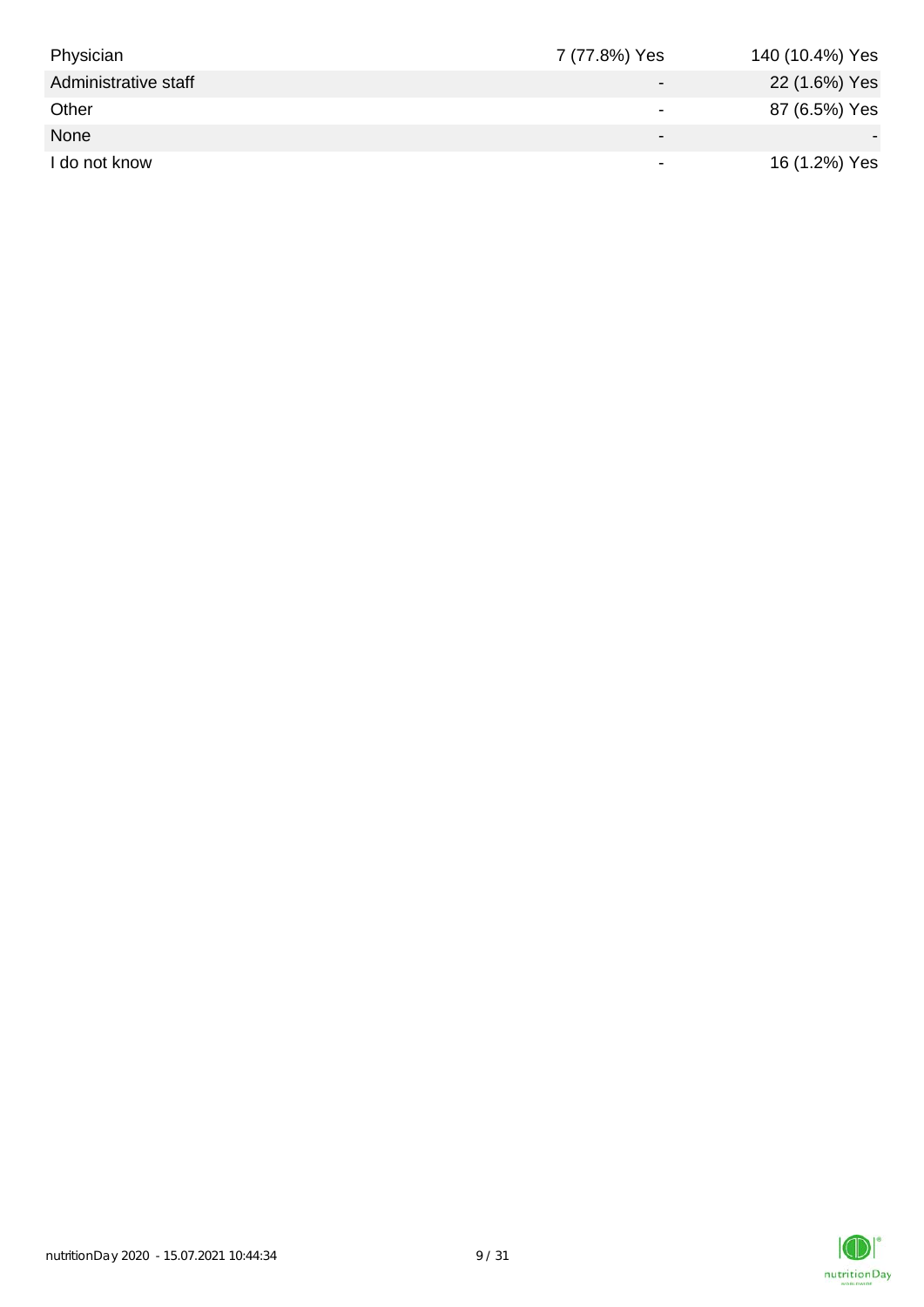|                                                                                         | <b>YOUR RESULTS</b>          | <b>REFERENCE RESULTS</b> |
|-----------------------------------------------------------------------------------------|------------------------------|--------------------------|
|                                                                                         |                              |                          |
| Total                                                                                   | 280                          | 24938                    |
| Age                                                                                     | 77 [67-83]                   | 67 [52-79]               |
| Female                                                                                  | 127 (45.4%)                  | 12350 (49.5%)            |
| Weight                                                                                  | $55.4 \pm 12.8$              | $70.6 \pm 18.8$          |
| Height                                                                                  | $159 + 10$                   | $166 + 10$               |
| <b>BMI</b>                                                                              | $21.8 + 4.3$                 | $25.6 + 5.9$             |
|                                                                                         |                              |                          |
| 1. This hospital admission was                                                          |                              |                          |
| planned                                                                                 | 113 (40.4%)                  | 8897 (35.7%)             |
| an emergency                                                                            | 167 (59.6%)                  | 14095 (56.5%)            |
| I do not know                                                                           |                              | 1946 (7.8%)              |
| No answer given                                                                         |                              |                          |
|                                                                                         |                              |                          |
| 2a. Diagnosis at admission                                                              |                              |                          |
| 0100 Infectious and parasitic diseases                                                  | 39 (13.9%)                   | 2401 (9.6%)              |
| 0200 Neoplasms                                                                          | 71 (25.4%)                   | 4540 (18.2%)             |
| 0300 Blood and bloodforming organs and the immune<br>mechanism                          | $3(1.1\%)$                   | 1745 (7.0%)              |
| 0400 Endocrine, nutritional and metabolic diseases                                      | 18 (6.4%)                    | 3135 (12.6%)             |
| 0500 Mental health                                                                      |                              | 1229 (4.9%)              |
| 0600 Nervous system                                                                     | 24 (8.6%)                    | 2384 (9.6%)              |
| 0700 Eye and adnexa                                                                     | 11 (3.9%)                    | 314 (1.3%)               |
| 0800 Ear and mastoid process                                                            | $2(0.71\%)$                  | 143 (0.57%)              |
| 0900 Circulatory system                                                                 | 29 (10.4%)                   | 5456 (21.9%)             |
| 1000 Respiratory system                                                                 | 47 (16.8%)                   | 3828 (15.4%)             |
| 1100 Digestive system                                                                   | 75 (26.8%)                   | 6160 (24.7%)             |
| 1200 Skin and subcutaneous tissue                                                       | $11(3.9\%)$                  | 1185 (4.8%)              |
| 1300 Musculoskeletal system and connective tissue                                       | 42 (15.0%)                   | 4086 (16.4%)             |
| 1400 Genitourinary system                                                               | 27 (9.6%)                    | 2781 (11.2%)             |
| 1500 Pregnancy, childbirth and the puerperium                                           | $6(2.1\%)$                   | 294 (1.2%)               |
| 1600 Conditions originating in the perinatal period                                     |                              | 55 (0.22%)               |
| 1700 Congenital/chromosomal abnormalities                                               | 2(0.71%)                     | 57 (0.23%)               |
| 1800 Symptoms, signs, abnormal clinical/lab findings                                    |                              | 1374 (5.5%)              |
| 1900 Injury, poisoning                                                                  | 11 (3.9%)                    | 699 (2.8%)               |
| 2000 External causes of morbidity and mortality (e.g.<br>transport accidents, assaults) |                              | 760 (3.0%)               |
| 2100 Factors influencing health status and contact with<br>health services              | $\qquad \qquad \blacksquare$ | 967 (3.9%)               |
| No answer given                                                                         |                              |                          |

## **3. Which conditions/comorbidities does this patient have?**

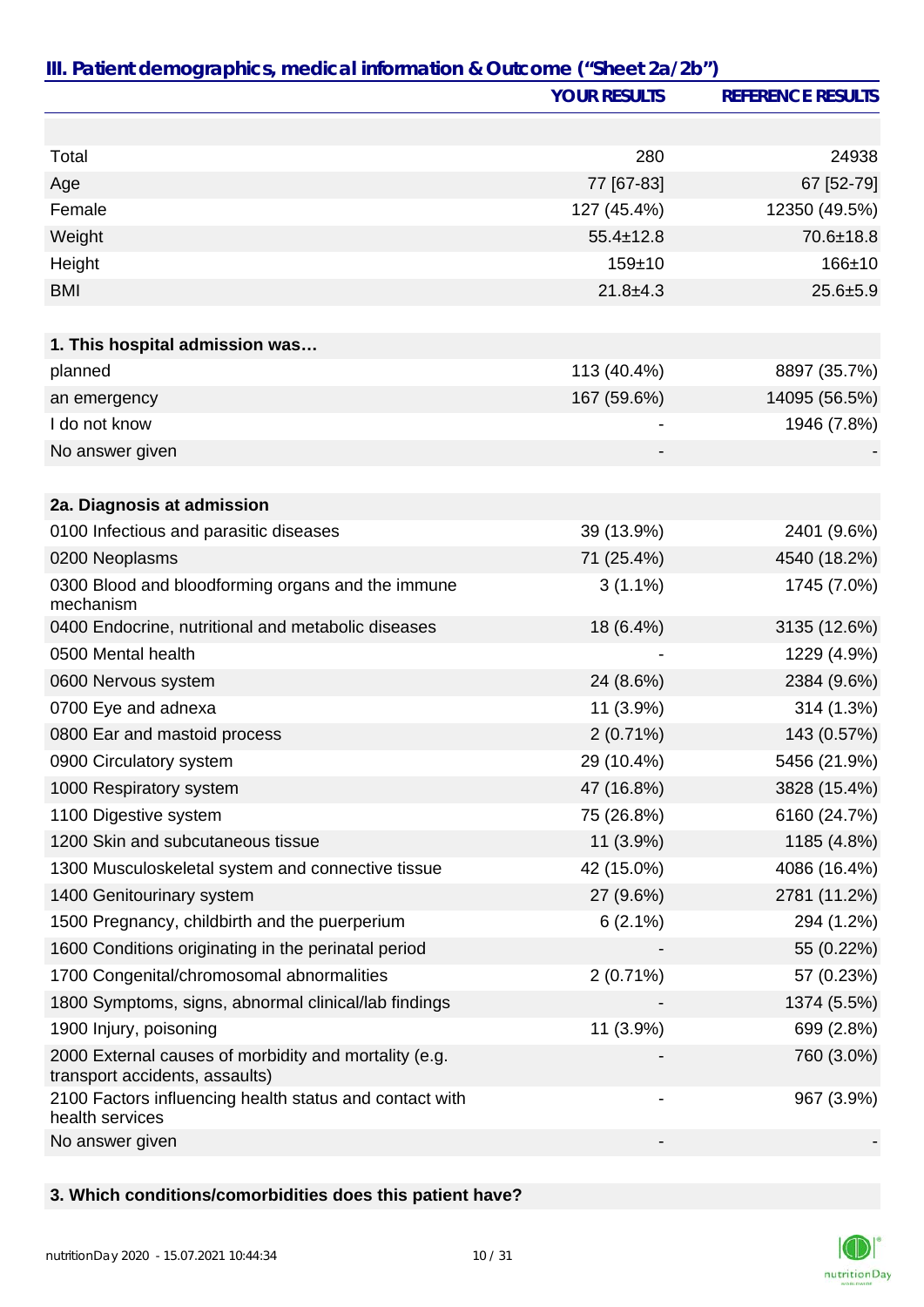| Cardiac insufficiency                                | 23 (8.2%)   | 4815 (20.0%)  |
|------------------------------------------------------|-------------|---------------|
| Myocardial infarction                                | 7(2.5%)     | 1295 (5.4%)   |
| Chronic lung disease                                 | 19 (6.8%)   | 3095 (12.9%)  |
| Cerebral vascular disease                            | 41 (14.9%)  | 2104 (8.8%)   |
| Peripheral vascular disease                          | 77 (27.7%)  | 2576 (10.7%)  |
| Chronic liver disease                                | 19 (6.8%)   | 1387 (5.8%)   |
| Chronic kidney disease                               | 24 (8.7%)   | 2780 (11.6%)  |
| <b>Diabetes</b>                                      | 64 (23.0%)  | 5493 (22.8%)  |
| Cancer                                               | 77 (27.6%)  | 5291 (22.0%)  |
| Infection                                            | 19 (6.8%)   | 3401 (14.2%)  |
| Dementia                                             | 25 (9.0%)   | 1201 (5.0%)   |
| Major depressive disorder                            | 2(0.72%)    | 1146 (4.8%)   |
| Other chronic mental disorder                        | $9(3.2\%)$  | 1129 (4.7%)   |
| Other chronic disease                                | 41 (14.7%)  | 6182 (25.7%)  |
| None                                                 | 56 (20.0%)  | 4918 (19.7%)  |
|                                                      |             |               |
| 4a. Previous operation during this hospital stay     |             |               |
| Yes, planned                                         | 72 (25.7%)  | 4588 (18.4%)  |
| Yes, acute                                           | 21 (7.5%)   | 1540 (6.2%)   |
| <b>No</b>                                            | 187 (66.8%) | 15619 (62.6%) |
| I do not know                                        |             | 235 (0.94%)   |
| Missing                                              |             | 2956 (11.9%)  |
|                                                      |             |               |
| Days since operation                                 | $6[1-14]$   | 4 [1-13]      |
|                                                      |             |               |
| 4b. Planned operation during this hospital stay      |             |               |
| Yes, today or tomorrow                               | 24 (8.6%)   | 1928 (7.7%)   |
| Yes, later                                           | 5(1.8%)     | 1364 (5.5%)   |
| No                                                   | 249 (88.9%) | 17466 (70.0%) |
| I do not know                                        |             | 777 (3.1%)    |
| Missing                                              | $2(0.71\%)$ | 3403 (13.6%)  |
|                                                      |             |               |
| 5. Previous ICU admission during this hospital stay? | 21 (7.5%)   | 2367 (10.6%)  |
| (Yes)                                                |             |               |
| 6. Is this patient terminally ill?                   | 11 (3.9%)   | 1518 (6.1%)   |
|                                                      |             |               |
| 7. Fluid status                                      |             |               |
| Normal                                               | 220 (78.6%) | 19053 (76.4%) |
| Overloaded                                           | 13 (4.6%)   | 1296 (5.2%)   |
| Dehydrated                                           | 16 (5.7%)   | 1231 (4.9%)   |
| I do not know                                        | 31 (11.1%)  | 3358 (13.5%)  |
| Missing                                              |             |               |
|                                                      |             |               |

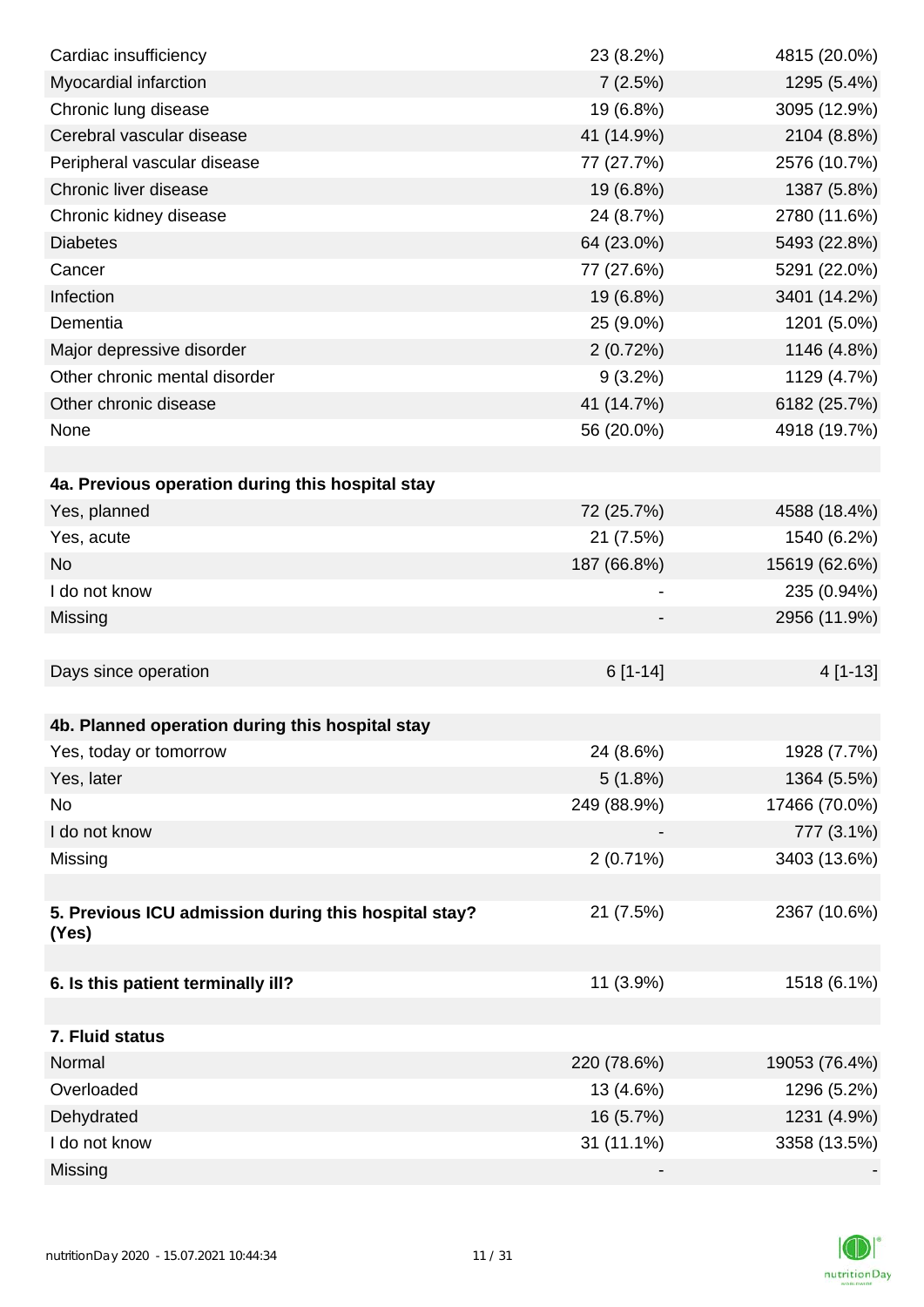| 8. Number of different medications planned                                               |             |               |
|------------------------------------------------------------------------------------------|-------------|---------------|
| Oral                                                                                     | $5[2-7]$    | $5[2-8]$      |
| Other                                                                                    | $0 [0-0]$   | $2[1-4]$      |
|                                                                                          |             |               |
| 9. Was this patient identified as malnourished or at risk of malnutrition?               |             |               |
| Malnourished                                                                             | 55 (19.6%)  | 3162 (12.7%)  |
| At risk                                                                                  | 59 (21.1%)  | 4616 (18.5%)  |
| <b>No</b>                                                                                | 165 (58.9%) | 15318 (61.4%) |
| I do not know                                                                            | 1(0.36%)    | 1842 (7.4%)   |
| Missing                                                                                  |             |               |
|                                                                                          |             |               |
| 10. IV Fluids                                                                            |             |               |
| Electrolyte solution (NaCl, Ringers lactate, etc)                                        | 100 (35.7%) | 8176 (32.8%)  |
| 5% Glucose solution                                                                      | 8(2.9%)     | 2128 (8.5%)   |
|                                                                                          |             |               |
| 11. Number of ONS drinks planned                                                         | $0[0-0]$    | $0[0-0]$      |
|                                                                                          |             |               |
| 12. Nutrition intake                                                                     |             |               |
| Regular hospital food                                                                    | 157 (56.1%) | 15131 (60.7%) |
| Fortified/enriched hospital food                                                         | $3(1.1\%)$  | 3290 (13.2%)  |
| Protein/energy supplement (e.g. ONS drinks)                                              | 14 (5.0%)   | 4070 (16.3%)  |
| <b>Enteral nutrition</b>                                                                 | $9(3.2\%)$  | 1106 (4.4%)   |
| Parenteral nutrition                                                                     | 45 (16.1%)  | 1022 (4.1%)   |
| Special diet                                                                             | 92 (32.9%)  | 7501 (30.1%)  |
| None                                                                                     | $1(0.4\%)$  | 982 (3.9%)    |
|                                                                                          |             |               |
| 13a. All lines and Tubes                                                                 |             |               |
| <b>Central Venous</b>                                                                    | 17 (6.1%)   | 2136 (9.6%)   |
| Peripheral venous access                                                                 | 99 (35.4%)  | 11129 (49.9%) |
| Nasogastric                                                                              | 5(1.8%)     | 528 (2.4%)    |
| Nasojejunal                                                                              |             | 115 (0.52%)   |
| Nasoduadenal                                                                             |             | 82 (0.37%)    |
| Enterostoma                                                                              | $3(1.1\%)$  | 100 (0.45%)   |
| Percutaneous endoscopy/surgical gastrostomy                                              | $2(0.71\%)$ | 216 (0.97%)   |
| Percutaneous endoscopy/surgical jejunostomy                                              |             | 91 (0.41%)    |
| None                                                                                     | 162 (57.9%) | 11685 (46.9%) |
|                                                                                          |             |               |
| 13b. Were there complications with nutrition related lines<br>and tubes since admission? |             |               |
| Yes, previously                                                                          | $4(1.4\%)$  | 352 (1.4%)    |
| Yes, ongoing                                                                             |             | 210 (0.84%)   |
| <b>No</b>                                                                                | 239 (85.4%) | 18650 (74.8%) |
| I do not know                                                                            | 24 (8.6%)   | 2030 (8.1%)   |
| Missing                                                                                  | 13 (4.6%)   | 3696 (14.8%)  |

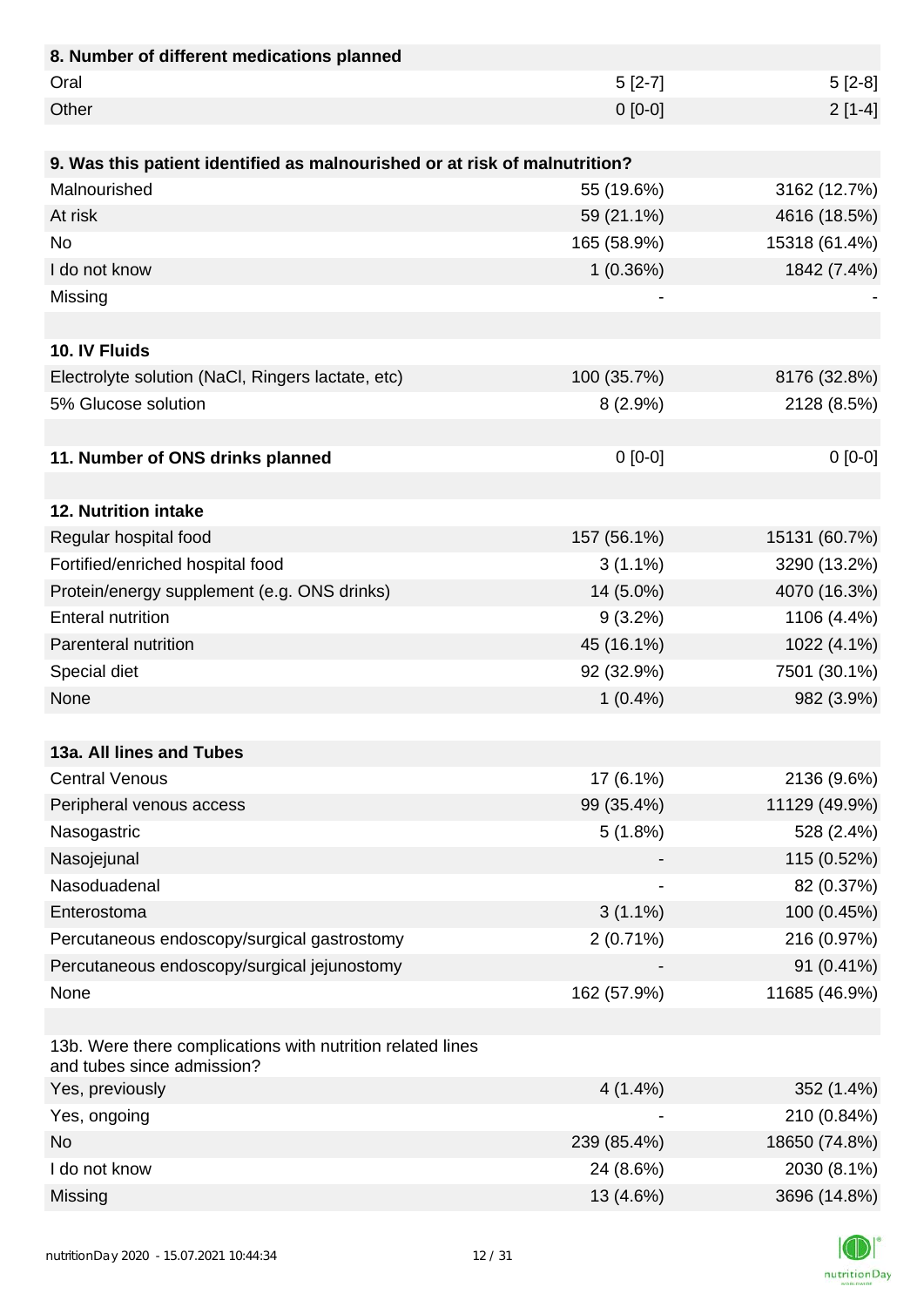| 14. Please indicate if any of the following was done for this patient since admission |             |               |
|---------------------------------------------------------------------------------------|-------------|---------------|
| Energy requirements were determined                                                   | 257 (91.8%) | 8591 (38.5%)  |
| Protein requirements were determined                                                  | 243 (86.8%) | 7723 (34.6%)  |
| Food/Nutrition intake was recorded in the patient record                              | 130 (46.4%) | 9521 (42.7%)  |
| Nutrition treatment plan was developed                                                | 157 (56.1%) | 8177 (36.6%)  |
| Nutrition expert was consulted                                                        | 70 (25.0%)  | 8667 (38.8%)  |
| Malnutrition status is recorded in the patient record                                 | 87 (31.1%)  | 7448 (33.4%)  |
| None                                                                                  |             |               |
|                                                                                       |             |               |
| 15a. Energy goal                                                                      |             |               |
| $< 500$ kcal                                                                          | $4(1.4\%)$  | 783 (3.1%)    |
| 500-999 kcal                                                                          | 52 (18.6%)  | 194 (0.78%)   |
| 1000-1499 kcal                                                                        | 108 (38.6%) | 1956 (7.8%)   |
| 1500-1999 kcal                                                                        | 69 (24.6%)  | 7632 (30.6%)  |
| >=2000 kcal                                                                           | 13 (4.6%)   | 2380 (9.5%)   |
| Not determined                                                                        | 5(1.8%)     | 7419 (29.7%)  |
| I do not know                                                                         | 29 (10.4%)  | 1959 (7.9%)   |
| Missing                                                                               |             | 2615 (10.5%)  |
|                                                                                       |             |               |
| 15b. Energy intake                                                                    |             |               |
| $< 500$ kcal                                                                          | 22 (7.9%)   | 1316 (5.3%)   |
| 500-999 kcal                                                                          | 44 (15.7%)  | 938 (3.8%)    |
| 1000-1499 kcal                                                                        | 83 (29.6%)  | 2996 (12.0%)  |
| 1500-1999 kcal                                                                        | 67 (23.9%)  | 5568 (22.3%)  |
| >=2000 kcal                                                                           | 13 (4.6%)   | 1218 (4.9%)   |
| Not determined                                                                        | $6(2.1\%)$  | 7394 (29.6%)  |
| I do not know                                                                         | 45 (16.1%)  | 2893 (11.6%)  |
| Missing                                                                               |             | 2615 (10.5%)  |
|                                                                                       |             |               |
| 16. Since admission, this patient's health status has                                 |             |               |
| Improved                                                                              | 87 (31.1%)  | 11443 (45.9%) |
| Deteriorated                                                                          | 16 (5.7%)   | 1219 (4.9%)   |
| Remained the same                                                                     | 122 (43.6%) | 6079 (24.4%)  |
| This patient has just been admitted                                                   | 38 (13.6%)  | 1466 (5.9%)   |
| I do not know                                                                         | 17 (6.1%)   | 2116 (8.5%)   |
| Missing                                                                               |             | 2615 (10.5%)  |
|                                                                                       |             |               |
| Length of hospital stay (days)                                                        | 16 [8-26]   | 12 [6-23]     |
|                                                                                       |             |               |
| <b>Outcome Code</b>                                                                   |             |               |
| 1= Still in the hospital                                                              | 47 (16.8%)  | 2515 (10.1%)  |
| 2= Transferred to another hospital                                                    | $3(1.1\%)$  | 534 (2.1%)    |
| 3= Transferred to long term care                                                      | 12 (4.3%)   | 1049 (4.2%)   |
|                                                                                       |             |               |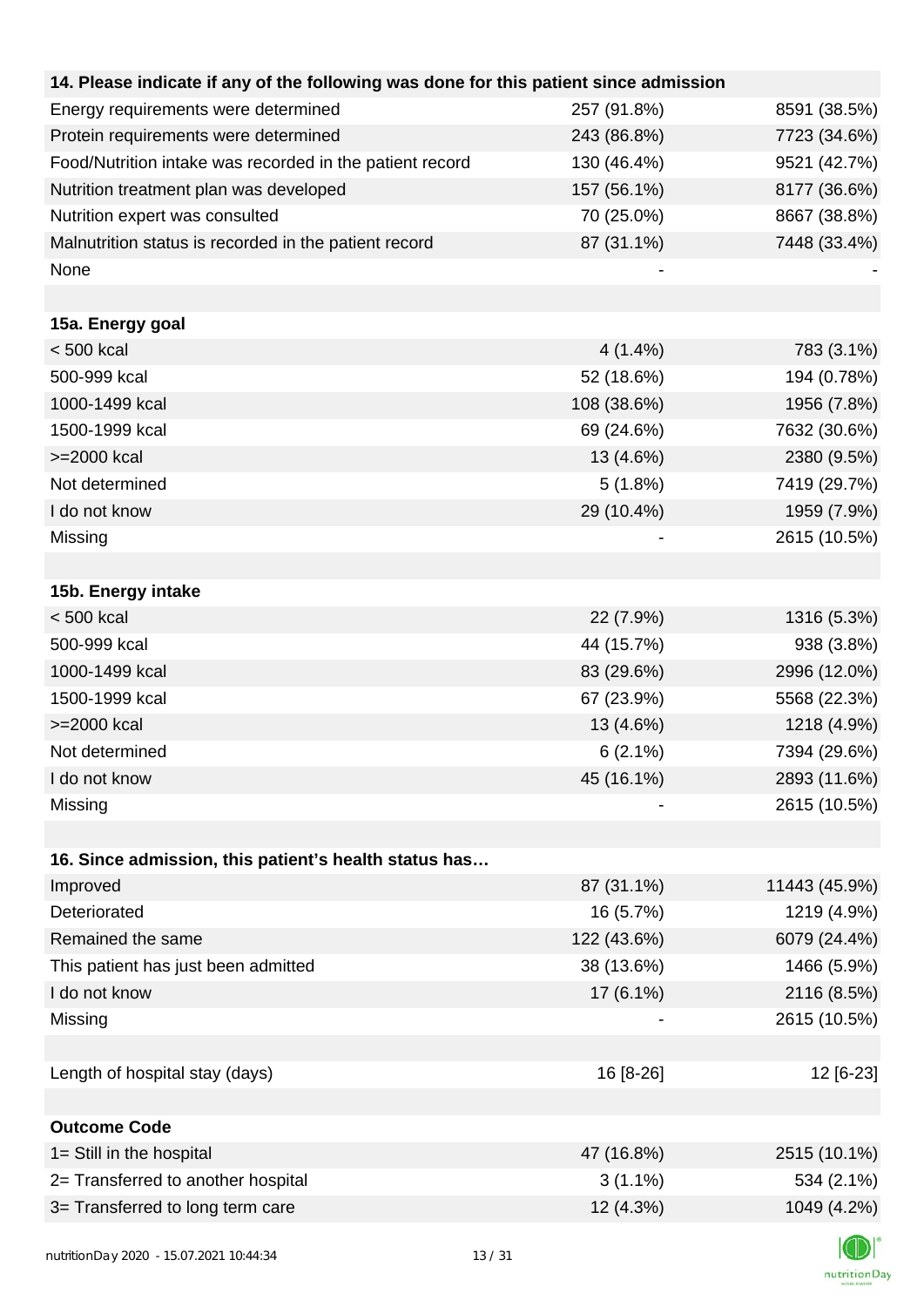| 4= Rehabilitation                    | 11 (3.9%)   | 871 (3.5%)    |
|--------------------------------------|-------------|---------------|
| 5= Discharged home                   | 195 (69.6%) | 18594 (74.6%) |
| $6 = Death$                          | $9(3.2\%)$  | 785 (3.1%)    |
| $7 =$ Others                         | $3(1.1\%)$  | 410 (1.6%)    |
| Missing                              |             | 180 (0.72%)   |
|                                      |             |               |
| Readmitted since ND                  |             |               |
| $1 = No$                             | 206 (89.6%) | 16760 (76.8%) |
| 2= Yes, same hospital planned        | 11 (4.8%)   | 1458 (6.7%)   |
| 3= Yes, same hospital unplanned      | 13 (5.7%)   | 1363 (6.2%)   |
| 4= Yes, different hospital planned   |             | 114 (0.52%)   |
| 5= Yes, different hospital unplanned |             | 114 (0.52%)   |
| 6= Unknown                           |             | 481 (2.2%)    |
| Missing                              |             | 1471 (6.7%)   |

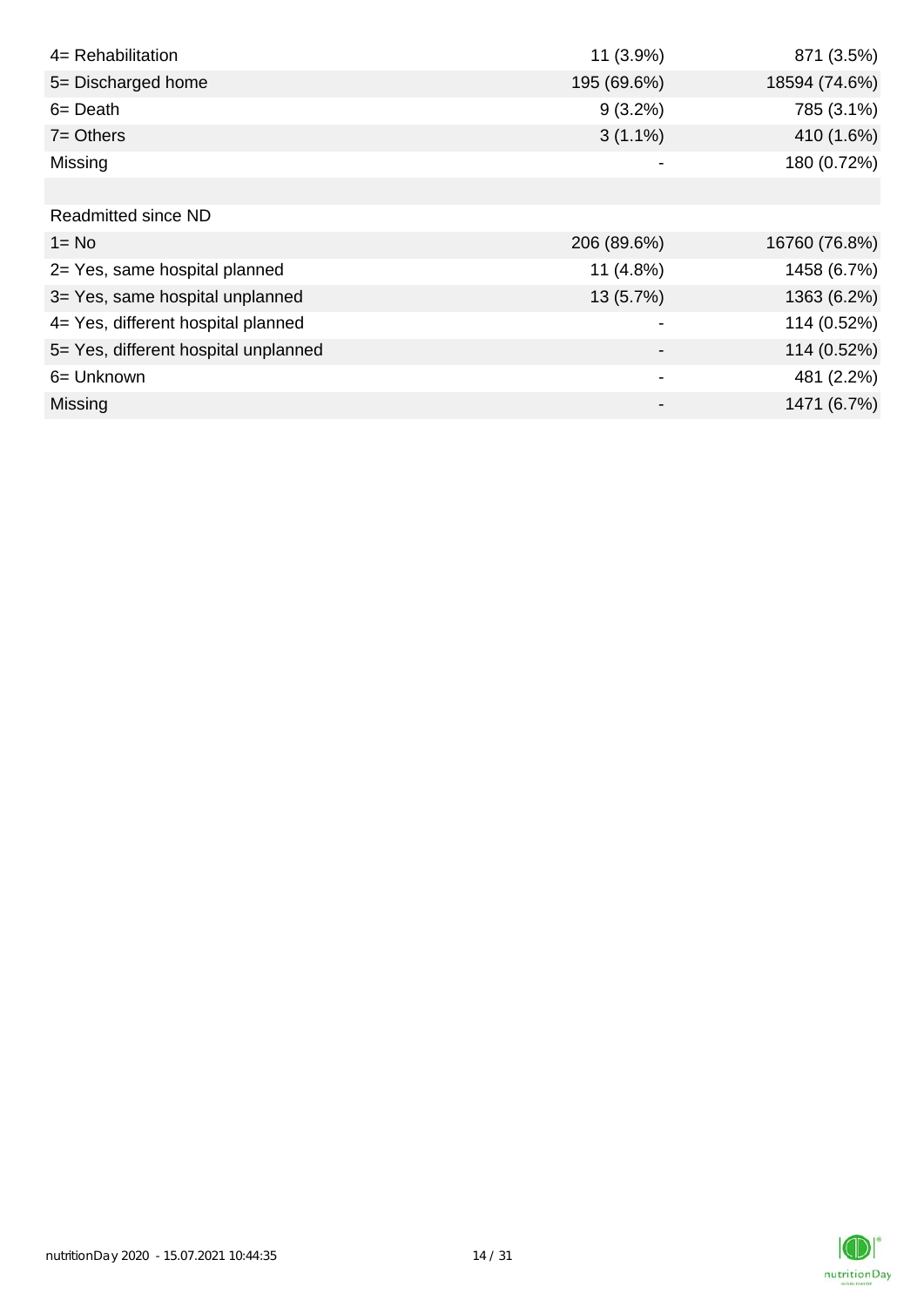|                                                                                   | <b>YOUR RESULTS</b> | <b>REFERENCE RESULTS</b> |
|-----------------------------------------------------------------------------------|---------------------|--------------------------|
|                                                                                   |                     |                          |
| 1. What are your typical dietary habits?                                          |                     |                          |
| No special dietary habits                                                         | 145 (77.1%)         | 15402 (63.5%)            |
| I am vegetarian                                                                   | 6(3.2%)             | 445 (1.8%)               |
| I adhee to a vegan diet                                                           | 15 (8.0%)           | 160 (0.66%)              |
| I eat gluten-free diet                                                            | 3(1.6%)             | 204 (0.84%)              |
| I avoid added sugars                                                              | 24 (12.8%)          | 3626 (14.9%)             |
| I avoid carbohydrates                                                             | 9(4.8%)             | 1383 (5.7%)              |
| I eat a low fat-diet                                                              | 19 (10.1%)          | 2463 (10.2%)             |
| I am lactose intolerant                                                           | 8(4.3%)             | 809 (3.3%)               |
| Other special diet due to intolerances/allergies                                  | 8(4.3%)             | 416 (1.7%)               |
| Other                                                                             | 12 (6.4%)           | 1608 (6.6%)              |
| No answer given                                                                   | 13 (6.9%)           | 2801 (11.5%)             |
| 2. Where did you live before your current hospital admission?                     |                     |                          |
| At home                                                                           | 178 (94.7%)         | 19123 (78.8%)            |
| In a nursing home or other live-in facility                                       | 5(2.7%)             | 762 (3.1%)               |
| I was transferred from another hospital                                           | 1(0.53%)            | 1370 (5.6%)              |
| Other                                                                             | 3(1.6%)             | 330 (1.4%)               |
| Missing                                                                           | 1(0.53%)            | 2674 (11.0%)             |
|                                                                                   |                     |                          |
| 3. In general, are you able to walk?                                              |                     |                          |
| Yes                                                                               | 137 (72.9%)         | 13831 (57.0%)            |
| Yes, with someone's help                                                          | $4(2.1\%)$          | 2252 (9.3%)              |
| Yes, independently using a cane, walker, or crutches                              | 26 (13.8%)          | 3228 (13.3%)             |
| No, I have a wheelchair                                                           | 14 (7.4%)           | 852 (3.5%)               |
| No, I am bedridden                                                                | 3(1.6%)             | 1317 (5.4%)              |
| Missing                                                                           | $4(2.1\%)$          | 2779 (11.5%)             |
| 4. In general, how would you say your health is?                                  |                     |                          |
| Very good                                                                         | 21 (11.2%)          | 1712 (7.1%)              |
| Good                                                                              | 49 (26.1%)          | 7821 (32.2%)             |
| Fair                                                                              | 69 (36.7%)          | 8148 (33.6%)             |
| Poor                                                                              | 41 (21.8%)          | 3099 (12.8%)             |
| Very poor                                                                         | $4(2.1\%)$          | 710 (2.9%)               |
| Missing                                                                           | $4(2.1\%)$          | 2769 (11.4%)             |
|                                                                                   |                     |                          |
| 5. Over the last 12 months prior to your current hospital admission approximately |                     |                          |
| how many times have you seen a doctor?                                            | $6[2-12]$           | $5[2-10]$                |

| now many times have you seen a doctor?                                               | 0 Z-121   | $512 - 101$ |
|--------------------------------------------------------------------------------------|-----------|-------------|
| how many times have you been admitted to the<br>hospital (Emergency room, any ward)? | $1$ [0-2] | 1 [0-2]     |

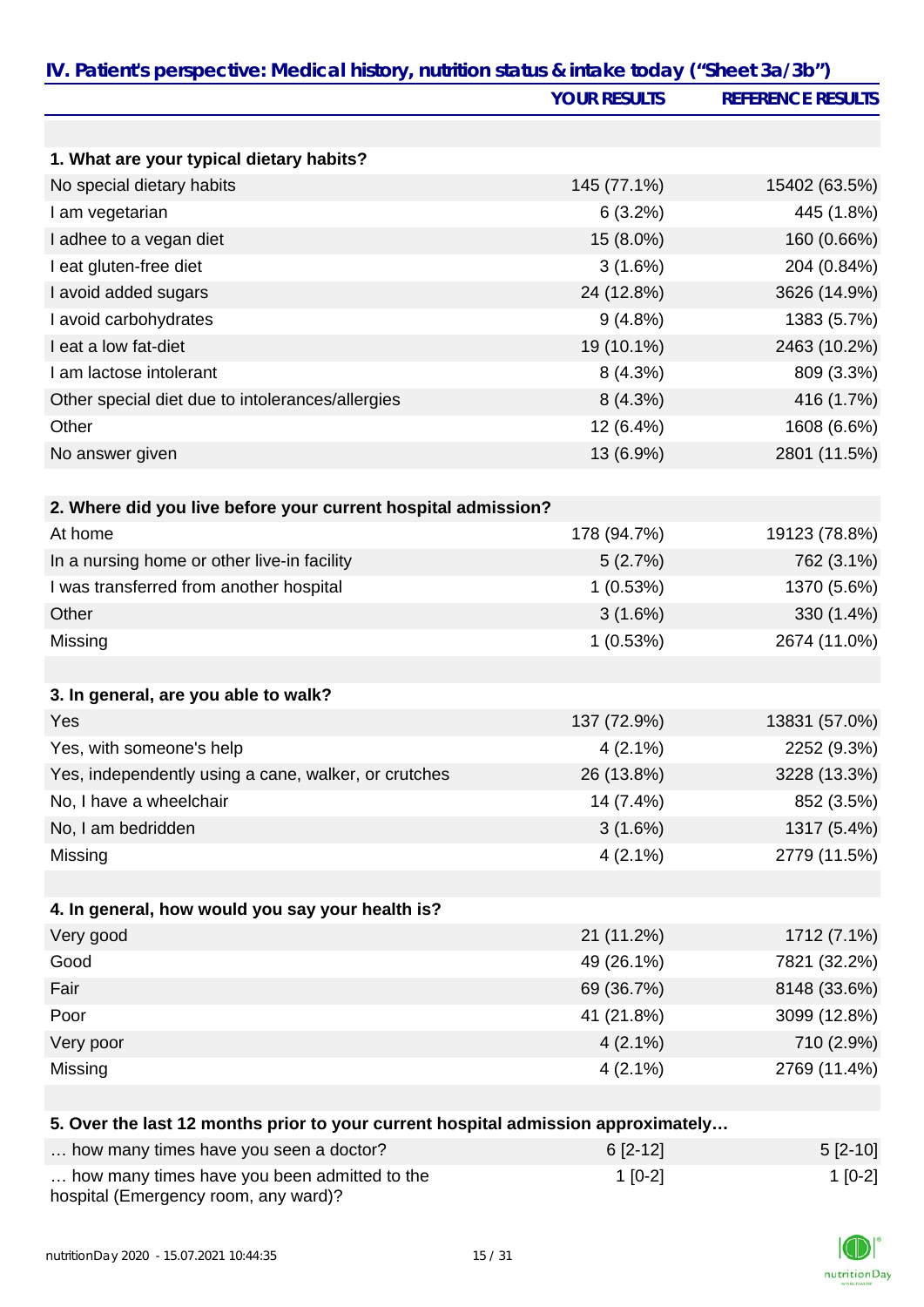| how many nights in total have you spent in hospital? | $0 [0-14]$ | $6[0-16]$ |
|------------------------------------------------------|------------|-----------|
|------------------------------------------------------|------------|-----------|

| 6. How many different medications do you take routinely each day (prior to hospitalisation)? |             |               |
|----------------------------------------------------------------------------------------------|-------------|---------------|
| $1 - 2$                                                                                      | 33 (17.6%)  | 4416 (18.2%)  |
| $3-5$                                                                                        | 40 (21.3%)  | 5773 (23.8%)  |
| More than 5                                                                                  | 62 (33.0%)  | 6835 (28.2%)  |
| None                                                                                         | 42 (22.3%)  | 3630 (15.0%)  |
| I do not know                                                                                | 7(3.7%)     | 820 (3.4%)    |
| Missing                                                                                      | $4(2.1\%)$  | 2785 (11.5%)  |
| 7. Do you have health insurance?                                                             |             |               |
| Yes, private insurance only                                                                  | $4(2.1\%)$  | 3823 (15.8%)  |
| Yes, public insurance only                                                                   | 88 (46.8%)  | 11203 (46.2%) |
| Yes, both                                                                                    | 88 (46.8%)  | 2662 (11.0%)  |
| None                                                                                         | $2(1.1\%)$  | 2485 (10.2%)  |
| I prefer not to answer                                                                       | $2(1.1\%)$  | 986 (4.1%)    |
| Missing                                                                                      | $4(2.1\%)$  | 3100 (12.8%)  |
|                                                                                              |             |               |
| 8. What was your weight 5 years ago?                                                         | 60 [53-67]  | 72 [62-85]    |
| I do not know                                                                                | 56 (29.8%)  | 5440 (22.4%)  |
|                                                                                              |             |               |
| 9a. Have you lost weight within the last 3 months?                                           |             |               |
| Yes, intentionally                                                                           | 14 (7.4%)   | 2202 (9.1%)   |
| Yes, unintentionally                                                                         | 52 (27.7%)  | 9411 (38.8%)  |
| No, my weight stayed the same                                                                | 77 (41.0%)  | 7247 (29.9%)  |
| No, I gained weight                                                                          | 17 (9.0%)   | 2760 (11.4%)  |
| I do not know                                                                                | 21 (11.2%)  | 2195 (9.0%)   |
| Missing                                                                                      | 7(3.7%)     | 444 (1.8%)    |
|                                                                                              |             |               |
| 9b. If yes, how many kg did you lose?                                                        | $4[2-7]$    | 6 [4-10]      |
| I do not know                                                                                | 10 (15.2%)  | 1851 (15.9%)  |
|                                                                                              |             |               |
| 10. Did you know about your hospitalisation two days<br>before admission? (Yes)              | 92 (50.8%)  | 8227 (39.7%)  |
|                                                                                              |             |               |
| 11. Please indicate if you                                                                   |             |               |
| were weighed at admission                                                                    | 147 (78.6%) | 12540 (58.3%) |
| were informed about your nutrition status                                                    | 76 (40.6%)  | 7803 (36.5%)  |
| were informed about nutrition care options                                                   | 27 (14.4%)  | 7174 (33.6%)  |
| received special nutrition care                                                              | 23 (12.3%)  | 6955 (32.7%)  |
|                                                                                              |             |               |
| 12 How wall have you eaten in the week before you were admitted to the heapital?             |             |               |

| 12. How well have you eaten in the week before you were admitted to the hospital? |             |               |
|-----------------------------------------------------------------------------------|-------------|---------------|
| More than normal                                                                  | $12(6.5\%)$ | 1099 (4.5%)   |
| Normal                                                                            | 127 (68.3%) | 14509 (60.0%) |

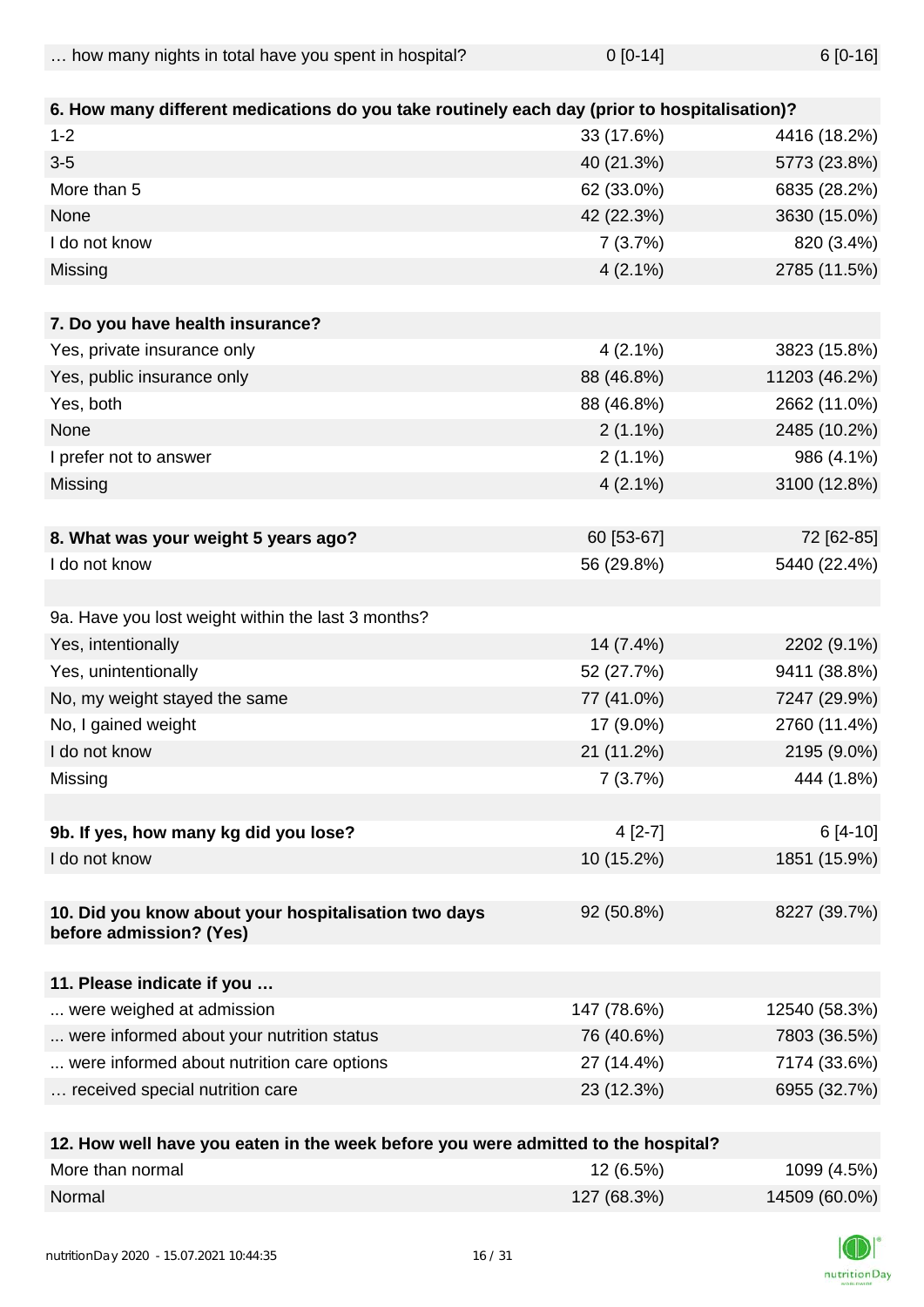| About 3/4 of normal                                                            | 15 (8.1%)                    | 2651 (11.0%)  |
|--------------------------------------------------------------------------------|------------------------------|---------------|
| About half of normal                                                           | 14 (7.5%)                    | 3062 (12.7%)  |
| About a quarter to nearly nothing                                              | 9(4.8%)                      | 2263 (9.4%)   |
| I do not know                                                                  |                              | 231 (0.96%)   |
| Missing                                                                        | 9(4.8%)                      | 362 (1.5%)    |
|                                                                                |                              |               |
| 13. In general, how satisfied are you with the food at the hospital?           |                              |               |
| Very satisfied                                                                 | 25 (13.4%)                   | 5394 (22.3%)  |
| Somewhat satisfied                                                             | 30 (16.1%)                   | 7204 (29.8%)  |
| Neutral                                                                        | 67 (36.0%)                   | 4214 (17.4%)  |
| <b>Dissatisfied</b>                                                            | 25 (13.4%)                   | 1854 (7.7%)   |
| Very dissatisfied                                                              | 4(2.2%)                      | 673 (2.8%)    |
| I do not know                                                                  | 13 (7.0%)                    | 1694 (7.0%)   |
| Missing                                                                        | 22 (11.8%)                   | 3144 (13.0%)  |
|                                                                                |                              |               |
| 14. Did you get any help with eating TODAY?                                    |                              |               |
| Yes, from family or friends                                                    |                              | 2177 (9.0%)   |
| Yes, from hospital staff                                                       | 8(4.3%)                      | 1475 (6.1%)   |
| No                                                                             | 168 (90.3%)                  | 16830 (69.6%) |
| I do not know                                                                  | 1(0.54%)                     | 282 (1.2%)    |
| Missing                                                                        | $9(4.8\%)$                   | 3413 (14.1%)  |
|                                                                                |                              |               |
| 15. Were you able to eat without interruption TODAY?<br>(Yes)                  | 143 (82.7%)                  | 15256 (74.7%) |
|                                                                                |                              |               |
| 16a. Please indicate how much hospital food you ate for lunch or dinner TODAY: |                              |               |
| About all                                                                      | 136 (73.1%)                  | 11133 (46.0%) |
| 1/2                                                                            | 21 (11.3%)                   | 6143 (25.4%)  |
| 1/4                                                                            | $9(4.8\%)$                   | 3103 (12.8%)  |
| Nothing                                                                        | 9(4.8%)                      | 2802 (11.6%)  |
| Missing                                                                        | 11 (5.9%)                    | 996 (4.1%)    |
|                                                                                |                              |               |
| 16b. The portion size of the meal I ordered TODAY was                          |                              |               |
| Standard                                                                       | 113 (60.8%)                  | 13732 (56.8%) |
| Smaller                                                                        | 24 (12.9%)                   | 2093 (8.7%)   |
| Larger                                                                         | 12 (6.5%)                    | 1046 (4.3%)   |
| I do not know                                                                  | 23 (12.4%)                   | 2302 (9.5%)   |
| Missing                                                                        | 14 (7.5%)                    | 5004 (20.7%)  |
|                                                                                |                              |               |
| 17. If you did not eat everything of your meal, please tell us why:            |                              |               |
| I did not like the type of food offered                                        | 3(7.7%)                      | 1945 (16.1%)  |
| I did not like the smell/taste of the food                                     | 7 (17.9%)                    | 1480 (12.3%)  |
| The food did not fit my cultural/religious preferences                         |                              | 127 (1.1%)    |
| The food was too hot                                                           | $\qquad \qquad \blacksquare$ | 54 (0.45%)    |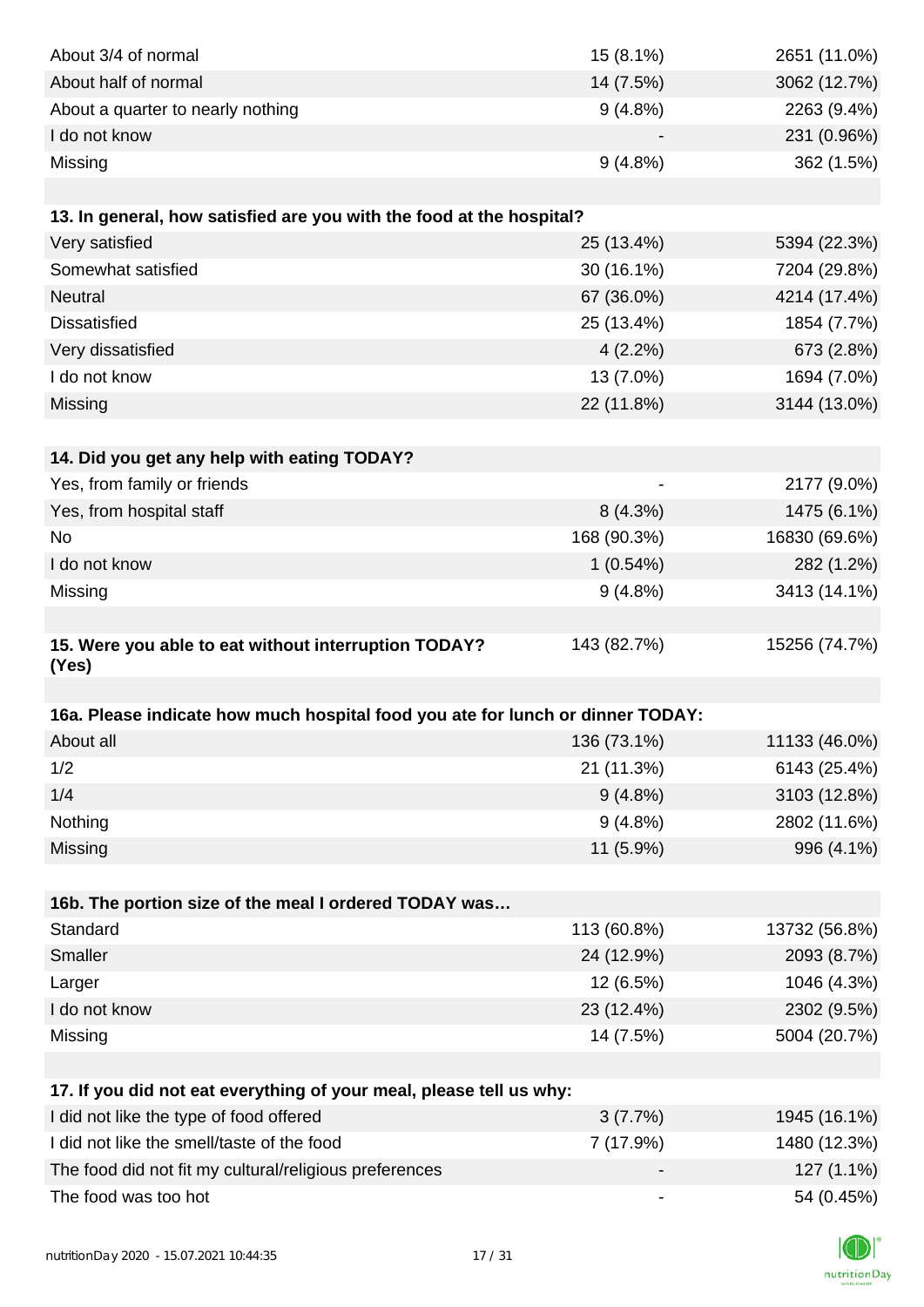| 1(2.6%)                  | 281 (2.3%)   |
|--------------------------|--------------|
|                          | 105 (0.87%)  |
| $6(15.4\%)$              | 1991 (16.5%) |
| $9(23.1\%)$              | 3586 (29.8%) |
| 1(2.6%)                  | 716 (5.9%)   |
| 5(12.8%)                 | 1383 (11.5%) |
| $4(10.3\%)$              | 984 (8.2%)   |
| 5(12.8%)                 | 740 (6.1%)   |
| $\overline{\phantom{0}}$ | 191 (1.6%)   |
| 4 (10.3%)                | 1088 (9.0%)  |
| 3(7.7%)                  | 733 (6.1%)   |
| -                        | 124 (1.0%)   |
| 8(20.5%)                 | 1823 (15.1%) |
|                          |              |

| Water                                                               | $1[0-3]$    | $3[2-6]$       |
|---------------------------------------------------------------------|-------------|----------------|
| Tea                                                                 | $2[1-4]$    | $1[0-3]$       |
| Coffee                                                              | $0 [0-1]$   | $1[1-2]$       |
| <b>Milk</b>                                                         | $0 [0-1]$   | $1[0-1]$       |
| Fruit juice                                                         | $0 [0-0]$   | $1[0-2]$       |
| Soft drinks                                                         | $0 [0-0]$   | $0 [0-1]$      |
| <b>Nutrition drink</b>                                              | $0 [0-0]$   | $0[0-1]$       |
| Other                                                               | $0[0-0]$    | $0 [0-1]$      |
|                                                                     |             |                |
| 19a. Did you eat any food apart from hospital food<br><b>TODAY?</b> | 37 (20.6%)  | 5831 (29.2%)   |
| 19b. If yes, what did you eat?                                      |             |                |
| Sweet snacks                                                        | 13 (35.1%)  | 1820 (31.2%)   |
| Salty snacks                                                        | 6(16.2%)    | 645 (11.1%)    |
| Homemade food                                                       | $3(8.1\%)$  | 896 (15.4%)    |
| <b>Fruits</b>                                                       | 7 (18.9%)   | 2357 (40.4%)   |
| Dairy products                                                      | $4(10.8\%)$ | 686 (11.8%)    |
| Food delivered/restaurant                                           | 1(2.7%)     | 272 (4.7%)     |
| Sandwich                                                            | $2(5.4\%)$  | 347 (6.0%)     |
| Other                                                               | 9(24.3%)    | 795 (13.6%)    |
|                                                                     |             |                |
| 20. How has your food intake changed since your hospital admission? |             |                |
| Increased                                                           | $15(81\%)$  | $3329(13.8\%)$ |

| Increased       | $15(8.1\%)$  | 3329 (13.8%) |
|-----------------|--------------|--------------|
| Decreased       | 33(17.7%)    | 6808 (28.2%) |
| Stayed the same | 85 (45.7%)   | 9055 (37.5%) |
| l do not know   | 23 (12.4%)   | 1479 (6.1%)  |
| Missing         | $30(16.1\%)$ | 3506 (14.5%) |

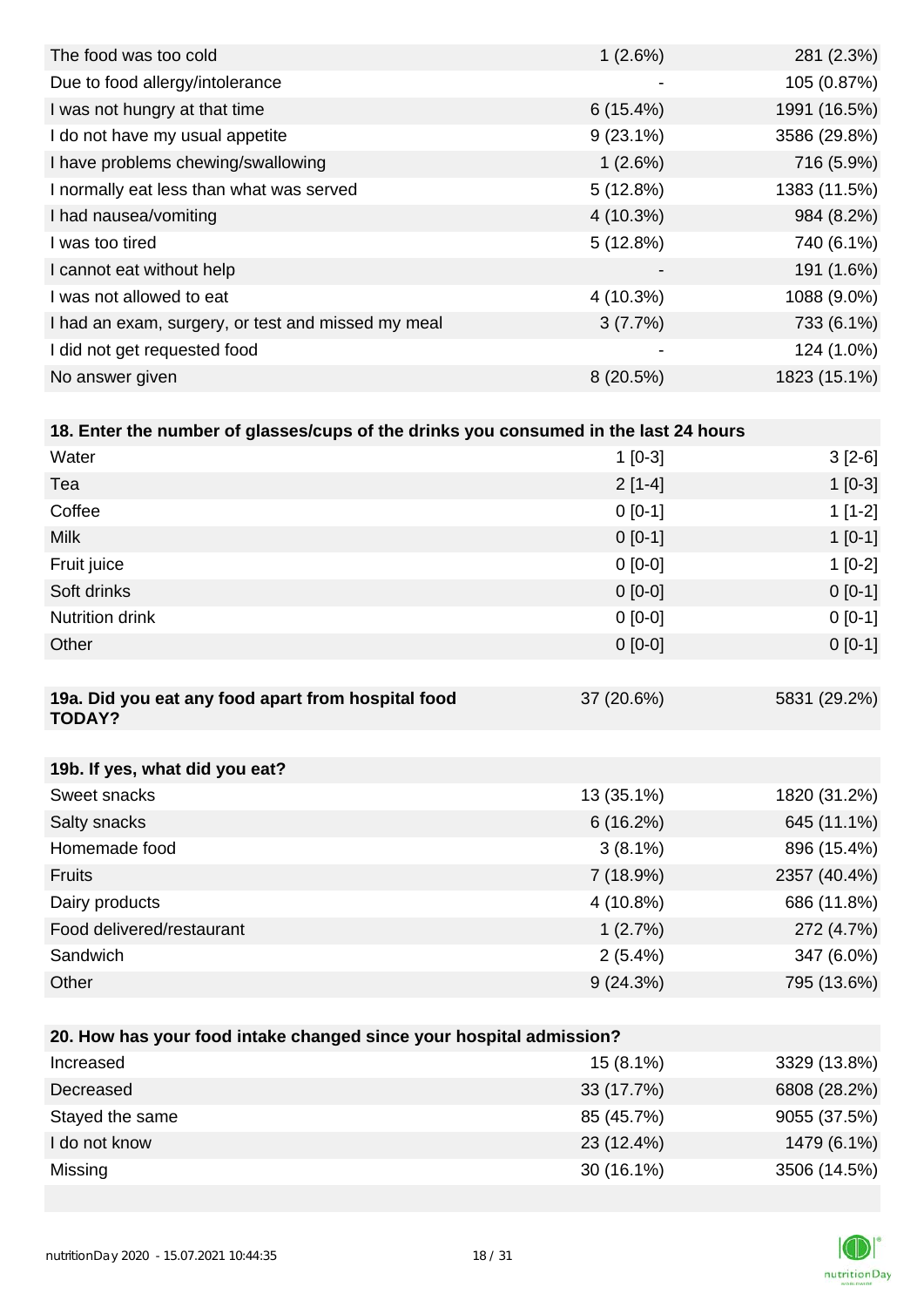| 21. TODAY I feel                                     |             |               |
|------------------------------------------------------|-------------|---------------|
| Stronger than at admission                           | 60 (32.3%)  | 10558 (43.7%) |
| Weaker than at admission                             | 19 (10.2%)  | 4610 (19.1%)  |
| Same as at admission                                 | 68 (36.6%)  | 6833 (28.3%)  |
| I was admitted today                                 | 13 (7.0%)   | 576 (2.4%)    |
| I do not know                                        | 19 (10.2%)  | 1178 (4.9%)   |
| Missing                                              | 7(3.8%)     | 422 (1.7%)    |
|                                                      |             |               |
| 22. Can you walk without assistance TODAY?           |             |               |
| <b>Yes</b>                                           | 124 (66.7%) | 14229 (58.9%) |
| No, only with assistance                             | 48 (25.8%)  | 5989 (24.8%)  |
| No, I stay in bed                                    | 5(2.7%)     | 2912 (12.0%)  |
| Missing                                              | $9(4.8\%)$  | 1047 (4.3%)   |
|                                                      |             |               |
| 23. Did anyone help you complete this questionnaire? | 72 (39.3%)  | 13801 (65.2%) |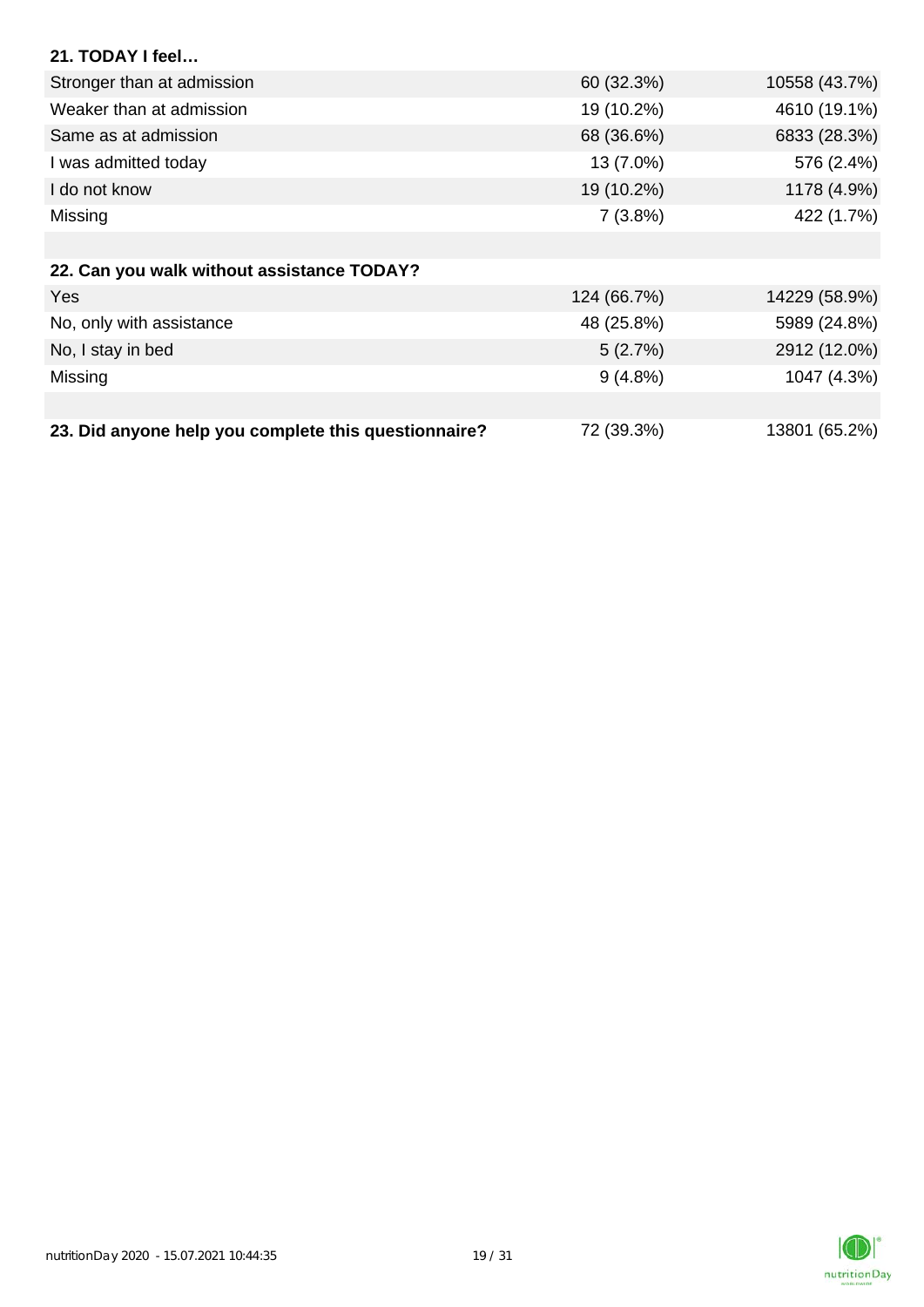| V. Oncology: Unit organisation and structures ("Sheet 1 onco")           |                     |                          |
|--------------------------------------------------------------------------|---------------------|--------------------------|
|                                                                          | <b>YOUR RESULTS</b> | <b>REFERENCE RESULTS</b> |
| Number of units with cancer patients:                                    | 6                   | 291                      |
| Computerized system in hospital:                                         | 6 units (100%) YES  | 265 units (91%) YES      |
| Nutritional treatment of cancer patients is part of overall<br>care plan | 6 units (100%) YES  | 268 units (92%) YES      |
| Nutritional treatment is considered                                      |                     |                          |
| Routinely                                                                | 1(16,7%)            | 187 (64,3%)              |
| When patient asks                                                        | 4 (66,7%)           | 81 (27,8%)               |
| When body weight loss > 10%                                              | 5(83,3%)            | 98 (33,7%)               |
| During palliative phase                                                  | 5(83,3%)            | 74 (25,4%)               |
| Other                                                                    |                     | 26 (8,93%)               |
| Missing                                                                  |                     | 18 (6,19%)               |
| Nutritional treatment is not part of the comprehensive approach due to   |                     |                          |
| Lack of evidence                                                         |                     | 8(2,75%)                 |
| No knowledge of the field                                                |                     | 9(3,09%)                 |
| No reimbursement                                                         |                     | 6(2,06%)                 |
| It feeds the tumour                                                      |                     | $1(0,34\%)$              |
| Other                                                                    | $\overline{a}$      | 11 (3,78%)               |
|                                                                          |                     |                          |
| Nutritional therapy used for cancer patients                             |                     |                          |
| Nutrition according to nutrition plan                                    | $6(100\%)$          | 206 (70,8%)              |
| Calculation of energy needs                                              | 6(100%)             | 201 (69,1%)              |
| Monitoring patients intake and use of oral supplements                   | 6 (100%)            | 245 (84,2%)              |
| None                                                                     |                     | 5(1,72%)                 |
| Other                                                                    |                     | 15 (5,15%)               |
| Missing                                                                  | -                   | 8(2,75%)                 |
| Nutritional therapy is not used due to                                   |                     |                          |
| Lack of evidence                                                         |                     | 2(0,69%)                 |
| Lack of experience                                                       |                     | 6(2,06%)                 |
| No reimbursement                                                         |                     | 5(1,72%)                 |
| Lack of dietitians                                                       |                     | 6(2,06%)                 |
| Lack of other experts                                                    |                     | $1(0,34\%)$              |
| Other                                                                    | -                   | 9(3,09%)                 |
| Missing                                                                  | -                   | 2(0,69%)                 |

**Assessment of parameters in cancer patients & methods used:**

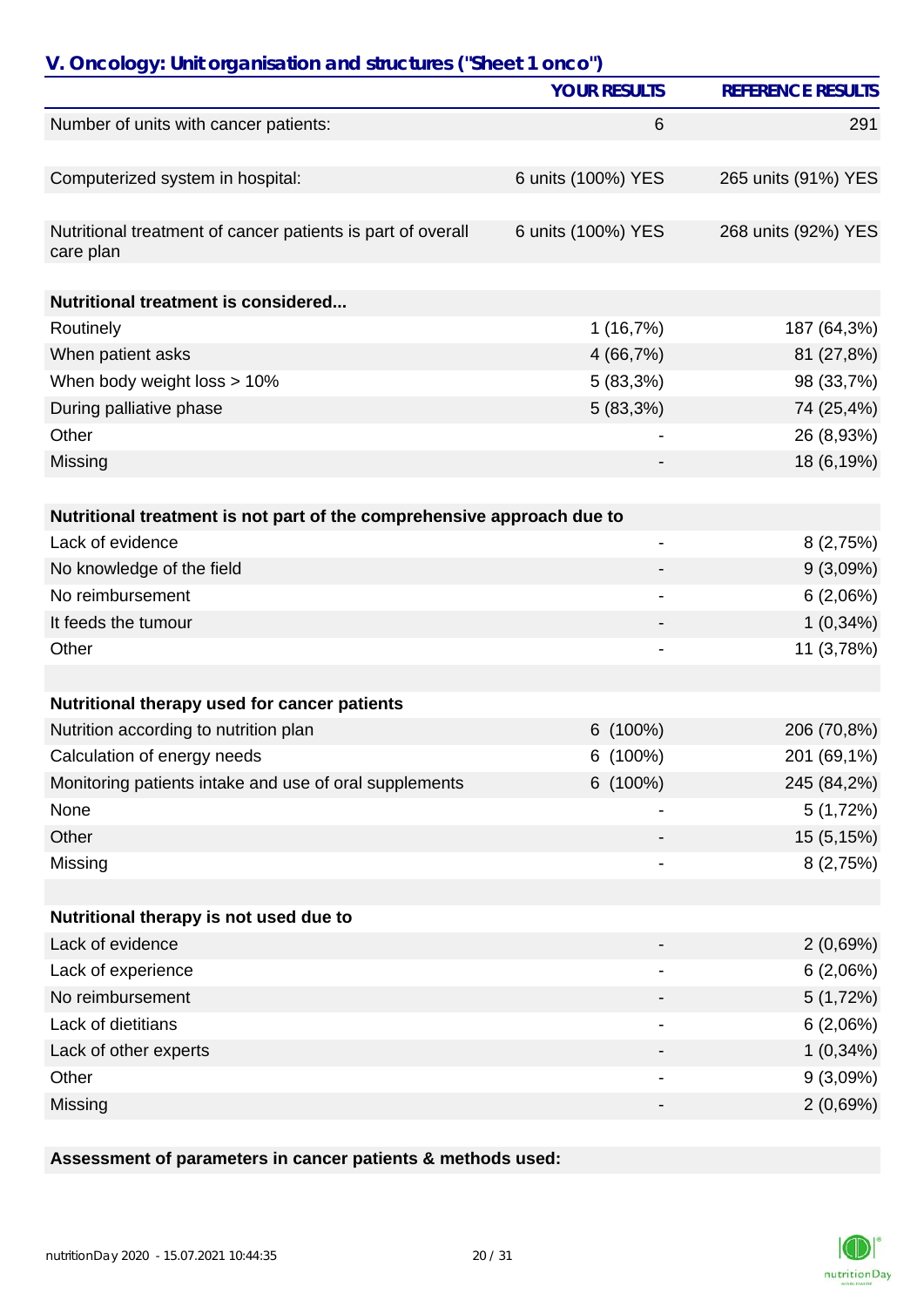| Anthropometry/Body composition: |                          |             |
|---------------------------------|--------------------------|-------------|
| <b>Body weight</b>              |                          |             |
| Regularly                       | 6 (100%)                 | 199 (68,4%) |
| At chemotherapy                 |                          | 47 (16,2%)  |
| When necessary                  |                          | 35 (12,0%)  |
| Never                           |                          | 5(1,72%)    |
| Unknown                         |                          | 2(0,69%)    |
| Missing                         |                          | 3(1,03%)    |
|                                 |                          |             |
| Anthropometrics (circumference) |                          |             |
| Regularly                       |                          | 42 (14,4%)  |
| At chemotherapy                 | $\blacksquare$           | 6(2,06%)    |
| When necessary                  | 6 (100%)                 | 98 (33,7%)  |
| Never                           | $\overline{a}$           | 122 (41,9%) |
| Unknown                         |                          | 12 (4,12%)  |
| Missing                         | $\overline{a}$           | 11 (3,78%)  |
|                                 |                          |             |
| <b>BIA</b>                      |                          |             |
| Regularly                       |                          | 10 (3,44%)  |
| At chemotherapy                 | ۰                        | 3(1,03%)    |
| When necessary                  | 6 (100%)                 | 90 (30,9%)  |
| Never                           |                          | 165 (56,7%) |
| Unknown                         |                          | 12 (4,12%)  |
| Missing                         |                          | 11 (3,78%)  |
|                                 |                          |             |
| <b>CT SCAN</b>                  |                          |             |
| Regularly                       |                          | 9(3,09%)    |
| At chemotherapy                 |                          | 3(1,03%)    |
| When necessary                  | 6 (100%)                 | 67 (23,0%)  |
| Never                           |                          | 176 (60,5%) |
| Unknown                         |                          | 24 (8,25%)  |
| Missing                         |                          | 12 (4,12%)  |
|                                 |                          |             |
| <b>DEXA</b>                     |                          |             |
| Regularly                       |                          | 5(1,72%)    |
| At chemotherapy                 | ۰                        | $1(0,34\%)$ |
| When necessary                  | 1(16,7%)                 | 47 (16,2%)  |
| Never                           | 5 (83,3%)                | 197 (67,7%) |
| Unknown                         |                          | 28 (9,62%)  |
| Missing                         |                          | 13 (4,47%)  |
|                                 |                          |             |
| <b>Other (body composition)</b> |                          |             |
| Regularly                       |                          | 8(2,75%)    |
| At chemotherapy                 | $\overline{\phantom{a}}$ | 2(0,69%)    |
|                                 |                          | $\sqrt{N}$  |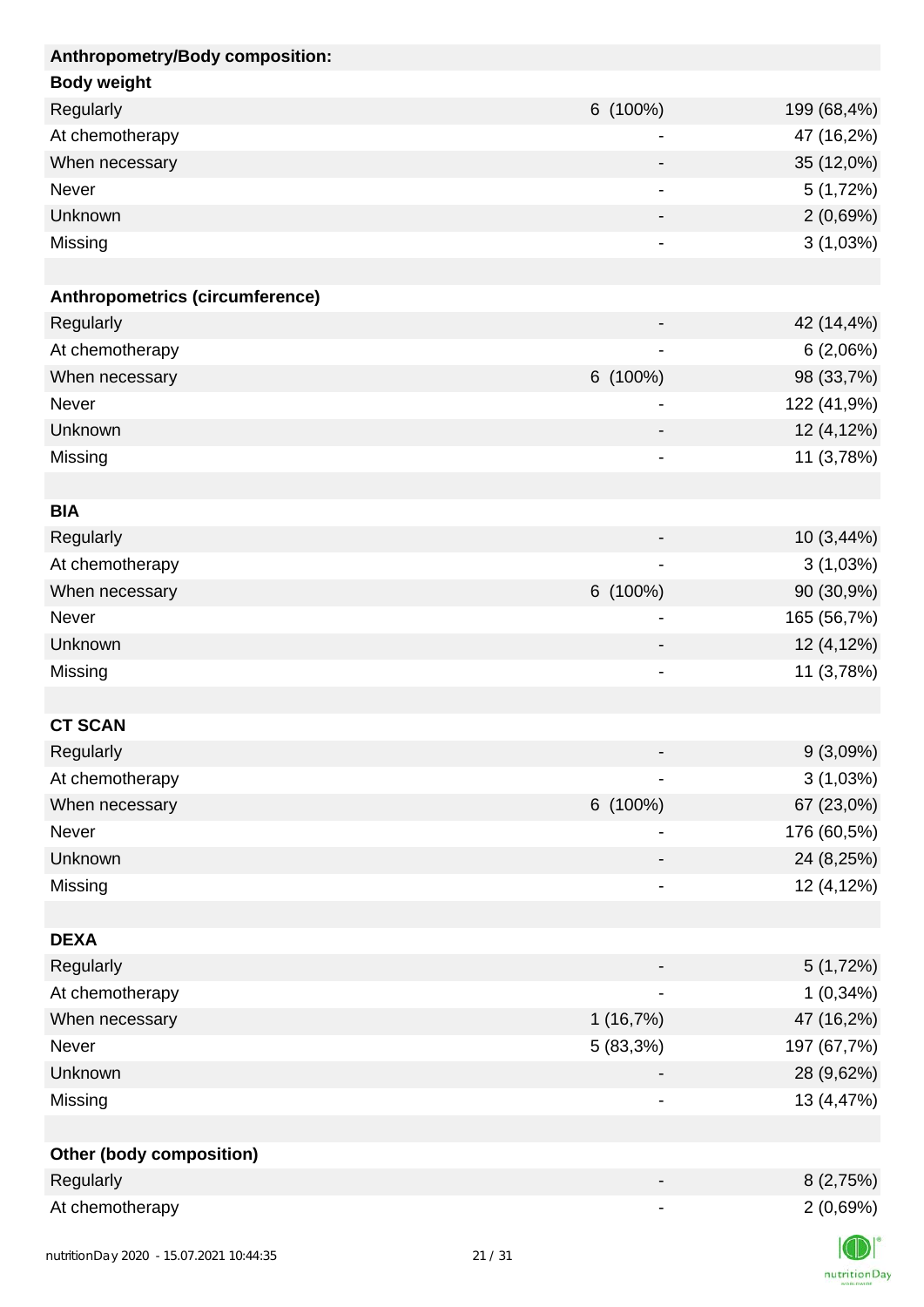| When necessary                       | 5(83,3%)                     | 42 (14,4%)  |
|--------------------------------------|------------------------------|-------------|
| Never                                |                              | 104 (35,7%) |
| Unknown                              |                              | 38 (13,1%)  |
| Missing                              | 1(16,7%)                     | 97 (33,3%)  |
|                                      |                              |             |
| <b>Body function:</b>                |                              |             |
| Handgrip                             |                              |             |
| Regularly                            | -                            | 16 (5,50%)  |
| At chemotherapy                      |                              | 8(2,75%)    |
| When necessary                       | 6 (100%)                     | 90 (30,9%)  |
| Never                                |                              | 153 (52,6%) |
| Unknown                              | $\qquad \qquad \blacksquare$ | 14 (4,81%)  |
| Missing                              |                              | 10 (3,44%)  |
|                                      |                              |             |
| 6-minutes walking test               |                              |             |
| Regularly                            |                              | 10 (3,44%)  |
| At chemotherapy                      |                              | $7(2,41\%)$ |
| When necessary                       | 6 (100%)                     | 68 (23,4%)  |
| Never                                |                              | 170 (58,4%) |
| Unknown                              | $\qquad \qquad \blacksquare$ | 20 (6,87%)  |
| Missing                              | $\overline{\phantom{0}}$     | 16 (5,50%)  |
|                                      |                              |             |
| <b>Other (body function)</b>         |                              |             |
| Regularly                            | $\overline{\phantom{0}}$     | 14 (4,81%)  |
| At chemotherapy                      |                              | $1(0,34\%)$ |
| When necessary                       | 6 (100%)                     | 55 (18,9%)  |
| Never                                |                              | 108 (37,1%) |
| Unknown                              | -                            | 33 (11,3%)  |
| Missing                              | -                            | 80 (27,5%)  |
|                                      |                              |             |
| Nutritional requirements, calculated |                              |             |
| Regularly                            | $3(50,0\%)$                  | 87 (29,9%)  |
| At chemotherapy                      |                              | 4 (1,37%)   |
| When necessary                       | $3(50,0\%)$                  | 135 (46,4%) |
| Never                                |                              | 20 (6,87%)  |
| Unknown                              | $\qquad \qquad \blacksquare$ | 6(2,06%)    |
| Missing                              |                              | 39 (13,4%)  |
|                                      |                              |             |
| <b>Nutritional intake:</b>           |                              |             |
| <b>Every meal</b>                    |                              |             |
| Regularly                            | 6 (100%)                     | 78 (26,8%)  |
| At chemotherapy                      |                              | 3(1,03%)    |
| When necessary                       |                              | 124 (42,6%) |
| Never                                | $\overline{\phantom{a}}$     | 31 (10,7%)  |
|                                      |                              |             |
|                                      | 22.121                       |             |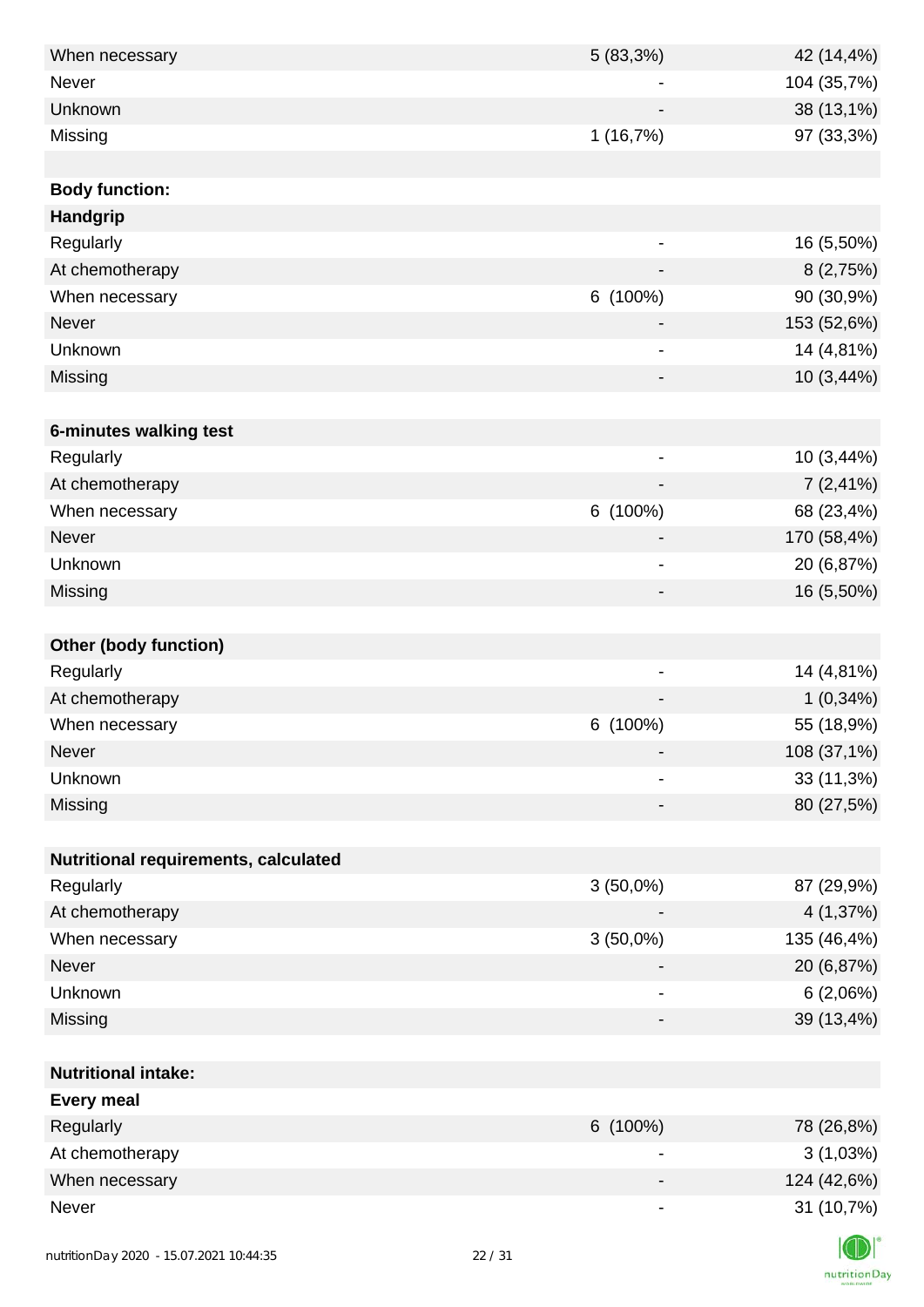| Unknown                    | $\overline{\phantom{0}}$     | 15 (5,15%)  |
|----------------------------|------------------------------|-------------|
| Missing                    |                              | 40 (13,7%)  |
|                            |                              |             |
| 1 meal per day             |                              |             |
| Regularly                  | 5(83,3%)                     | 33 (11,3%)  |
| At chemotherapy            | $\overline{\phantom{a}}$     | 4 (1,37%)   |
| When necessary             |                              | 90 (30,9%)  |
| Never                      |                              | 59 (20,3%)  |
| Unknown                    |                              | 20 (6,87%)  |
| Missing                    | 1(16,7%)                     | 85 (29,2%)  |
|                            |                              |             |
| 2 meals per day            |                              |             |
| Regularly                  | 5(83,3%)                     | 32 (11,0%)  |
| At chemotherapy            |                              | 3(1,03%)    |
| When necessary             |                              | 89 (30,6%)  |
| Never                      |                              | 60 (20,6%)  |
| Unknown                    |                              | 20 (6,87%)  |
| Missing                    | 1(16,7%)                     | 87 (29,9%)  |
|                            |                              |             |
| 24h recall                 |                              |             |
| Regularly                  | 5(83,3%)                     | 63 (21,6%)  |
| At chemotherapy            | $\overline{\phantom{a}}$     | 8(2,75%)    |
| When necessary             |                              | 117 (40,2%) |
| Never                      | $\qquad \qquad \blacksquare$ | 39 (13,4%)  |
| <b>Unknown</b>             |                              | 14 (4,81%)  |
| Missing                    | 1(16,7%)                     | 50 (17,2%)  |
|                            |                              |             |
| Other (nutritional intake) |                              |             |
| Regularly                  |                              | 14 (4,81%)  |
| At chemotherapy            | $\qquad \qquad \blacksquare$ | $1(0,34\%)$ |
| When necessary             | 2(33,3%)                     | 62 (21,3%)  |
| Never                      |                              | 46 (15,8%)  |
| Unknown                    |                              | 35 (12,0%)  |
| Missing                    | 4 (66,7%)                    | 133 (45,7%) |
|                            |                              |             |
| Questionnaire completed by |                              |             |
| <b>Dietitian</b>           | 1(16,7%)                     | 128 (44,0%) |
| <b>Nurse</b>               |                              | 69 (23,7%)  |
| Physician                  | 5(83,3%)                     | 56 (19,2%)  |
| Nutritional scientist      |                              | 30 (10,3%)  |
| Other                      |                              | 2(0,69%)    |
| Missing                    |                              | 6(2,06%)    |

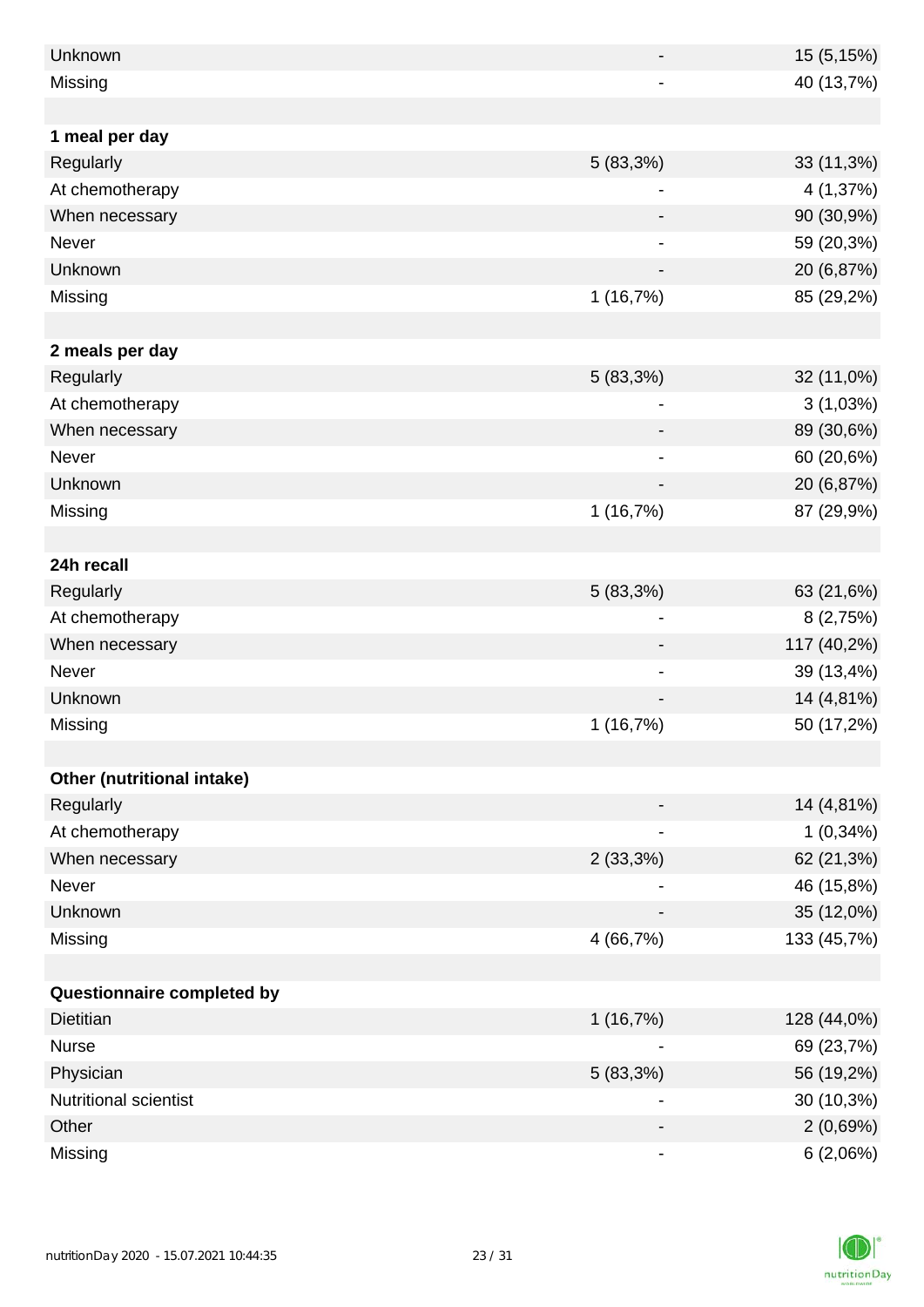| V. Oncology: Cancer patients - Diagnosis & therapy ("Sheet 2 onco") |                     |                          |
|---------------------------------------------------------------------|---------------------|--------------------------|
|                                                                     | <b>YOUR RESULTS</b> | <b>REFERENCE RESULTS</b> |
| Number of patients completing Sheet 2_onco:                         | 72                  | 2862                     |
|                                                                     |                     |                          |
| Demographic data:                                                   |                     |                          |
| Age (years)                                                         | 77 [37-91]          | 64 [18-120]              |
| Female gender                                                       | 21 (29,2%)          | 1301 (45,5%)             |
| Weight (kg)                                                         | $56,0 \pm 11,6$     | $67,0 \pm 16,8$          |
| Height (cm)                                                         | $161,2 \pm 8,7$     | $165,5 \pm 9,8$          |
| BMI (kg/m2)                                                         | $21,5 \pm 3,9$      | $24,3 \pm 5,0$           |
|                                                                     |                     |                          |
| <b>Outpatient (o)/Ward (w)</b>                                      |                     |                          |
| Outpatient(o)                                                       |                     | 118 (4,12%)              |
| Ward (w)                                                            | 72 (100%)           | 2736 (95,6%)             |
| Missing                                                             |                     | 8(0,28%)                 |
| <b>Goal of Therapy</b>                                              |                     |                          |
| Curative                                                            | 31 (43,1%)          | 1803 (63,0%)             |
| Palliative                                                          | 30 (41,7%)          | 895 (31,3%)              |
| Terminal                                                            | 11 (15,3%)          | 96 (3,35%)               |
| Missing                                                             |                     | 68 (2,38%)               |
|                                                                     |                     |                          |
| <b>Reason for admission</b>                                         |                     |                          |
| Clinical diagnostics                                                | 6(8,33%)            | 368 (12,9%)              |
| Therapy                                                             | 27 (37,5%)          | 1326 (46,3%)             |
| Surgery related                                                     | 18 (25,0%)          | 515 (18,0%)              |
| <b>Treatment complications</b>                                      | 10 (13,9%)          | 409 (14,3%)              |
| Poor health status                                                  | 11 (15,3%)          | 386 (13,5%)              |
| Independent care difficult                                          | 4(5,56%)            | 25 (0,87%)               |
| Missing                                                             |                     | 2(0,07%)                 |
|                                                                     |                     |                          |
| <b>Present cancer diagnosis</b>                                     |                     |                          |
| <b>Breast</b>                                                       | 3(4,17%)            | 223 (7,79%)              |
| Colon, rectum                                                       | 10 (13,9%)          | 395 (13,8%)              |
| Prostate                                                            | 4(5,56%)            | 107 (3,74%)              |
| Lung                                                                | 11 (15,3%)          | 306 (10,7%)              |
| <b>Skin</b>                                                         | 1(1,39%)            | 25 (0,87%)               |
| Kidney/bladder                                                      | $8(11,1\%)$         | 126 (4,40%)              |
| Gastric/oesophageal                                                 | 13 (18,1%)          | 291 (10,2%)              |
| Pancreas                                                            | 6(8,33%)            | 133 (4,65%)              |
| Lymphoma                                                            |                     | 232 (8,11%)              |
| Ears nose throat (ENT)                                              | 6(8,33%)            | 114 (3,98%)              |
| Leukaemia                                                           |                     | 241 (8,42%)              |

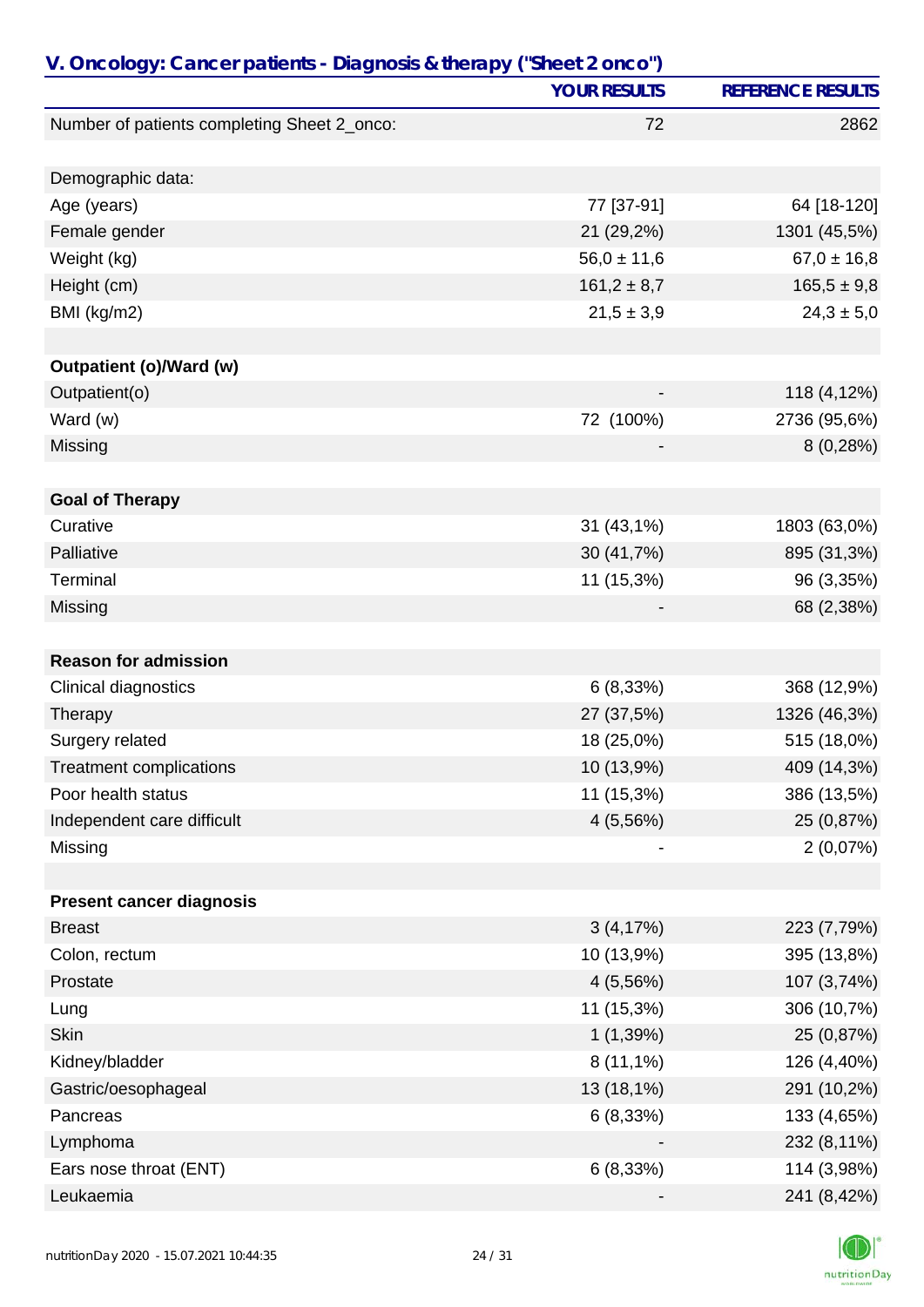| <b>Genital tract</b>           |                          | 115 (4,02%) |
|--------------------------------|--------------------------|-------------|
| Liver                          | 4 (5,56%)                | 194 (6,78%) |
| Sarcoma                        |                          | 47 (1,64%)  |
| <b>Brain</b>                   | 2(2,78%)                 | 47 (1,64%)  |
| Testicular                     |                          | 19 (0,66%)  |
| Other                          | 5(6,94%)                 | 332 (11,6%) |
| Missing                        | $\overline{\phantom{a}}$ | 42 (1,47%)  |
|                                |                          |             |
| <b>Time since diagnosis</b>    |                          |             |
| 0-2 months                     | 29 (40,3%)               | 823 (28,8%) |
| 3-5 months                     | 12 (16,7%)               | 486 (17,0%) |
| 6-12 months                    | 12 (16,7%)               | 494 (17,3%) |
| 1-2 years                      | 7 (9,72%)                | 371 (13,0%) |
| 2-4 years                      | 2(2,78%)                 | 272 (9,50%) |
| > 4 years                      | 10 (13,9%)               | 297 (10,4%) |
| Missing                        |                          | 69 (2,41%)  |
|                                |                          |             |
| <b>Cancer staging</b>          |                          |             |
| 0=Carcinoma in situ            | 6(8,33%)                 | 141 (4,93%) |
| I=Localized                    | 7 (9,72%)                | 540 (18,9%) |
| II=Early locally advanced      | 17 (23,6%)               | 482 (16,8%) |
| III=Late locally advanced      | 13 (18,1%)               | 436 (15,2%) |
| IV=Metastasised                | 29 (40,3%)               | 871 (30,4%) |
| Missing                        |                          | 392 (13,7%) |
|                                |                          |             |
| Time since first therapy start |                          |             |
| No therapy                     | $8(11,1\%)$              | 237 (8,28%) |
| Tumour staging/diagnosis       | $8(11,1\%)$              | 311 (10,9%) |
| 0-2 months                     | 29 (40,3%)               | 814 (28,4%) |
| 3-5 months                     | 12 (16,7%)               | 381 (13,3%) |
| 6-12 months                    | 11 (15,3%)               | 422 (14,7%) |
| 1-2 years                      | 7 (9,72%)                | 298 (10,4%) |
| 2-4 years                      | 2(2,78%)                 | 223 (7,79%) |
| > 4 years                      | 10 (13,9%)               | 228 (7,97%) |
| Missing                        | 1(1,39%)                 | 60 (2,10%)  |
|                                |                          |             |
| <b>Therapy situation</b>       |                          |             |
| Diagnosis                      | $9(12,5\%)$              | 309 (10,8%) |
| Chemotherapy 1st line          | 16 (22,2%)               | 622 (21,7%) |
| Chemotherapy > 1st line        | 10 (13,9%)               | 518 (18,1%) |
| Radiotherapy                   | 7 (9,72%)                | 271 (9,47%) |
| Target therapy                 | 4 (5,56%)                | 74 (2,59%)  |
| Hormone therapy                | 1(1,39%)                 | 31 (1,08%)  |
| Palliative                     | 2(2,78%)                 | 242 (8,46%) |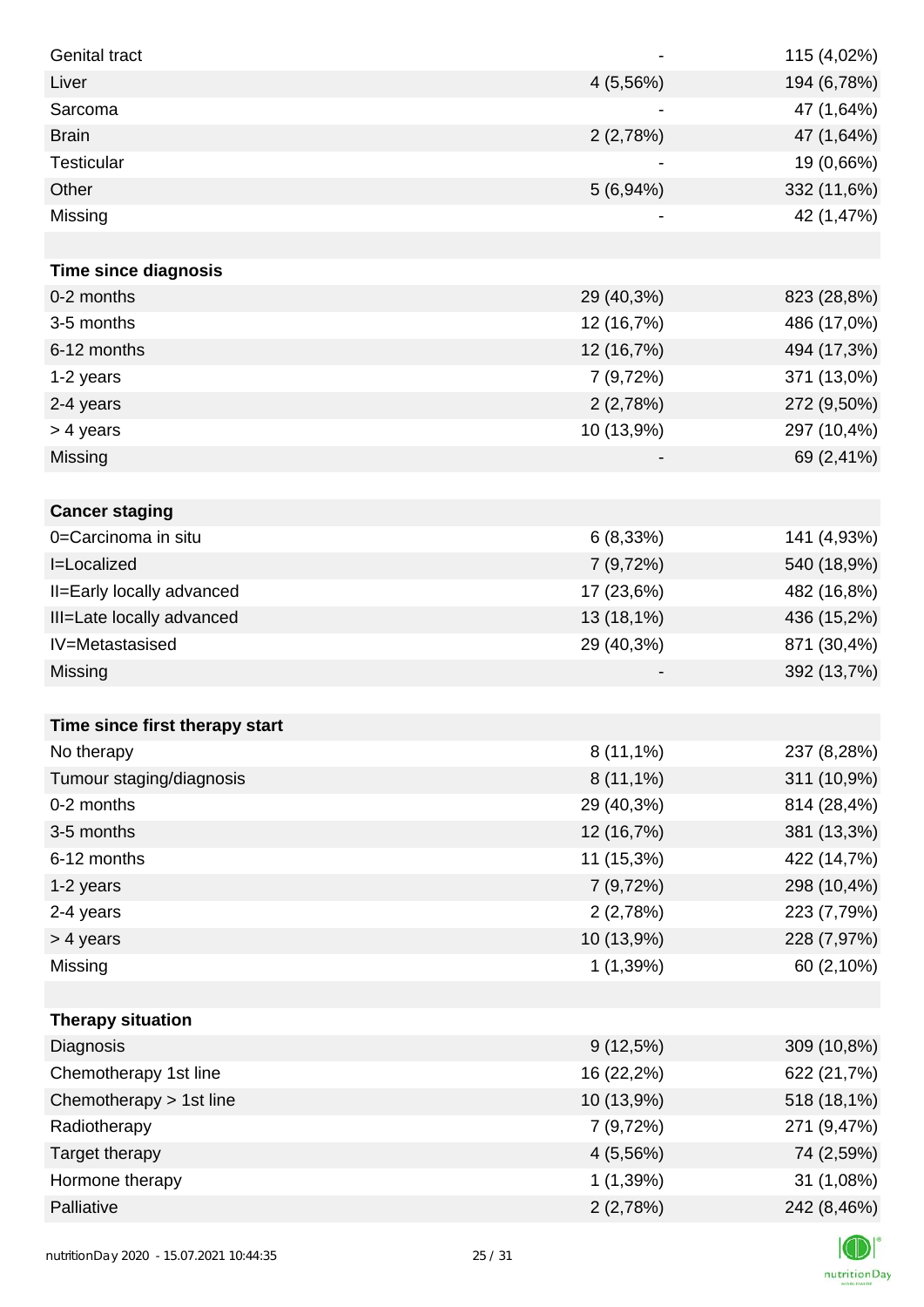| Surgery                                                                                  | 20 (27,8%)  | 632 (22,1%)  |
|------------------------------------------------------------------------------------------|-------------|--------------|
| Cancer related complications                                                             | 16 (22,2%)  | 285 (9,96%)  |
| Therapy related complications                                                            | $8(11,1\%)$ | 119 (4,16%)  |
| Missing                                                                                  |             | 64 (2,24%)   |
|                                                                                          |             |              |
| <b>Infections</b>                                                                        |             |              |
| None                                                                                     | 60 (83,3%)  | 2103 (73,5%) |
| Local                                                                                    | 12 (16,7%)  | 430 (15,0%)  |
| General                                                                                  |             | 241 (8,42%)  |
| Missing                                                                                  |             | 88 (3,07%)   |
|                                                                                          |             |              |
| <b>Nutrition Treatment</b>                                                               |             |              |
| No special diet                                                                          | 42 (58,3%)  | 1203 (42,0%) |
| Individualized diet plan                                                                 | 7(9,72%)    | 798 (27,9%)  |
| Energy rich/protein rich ONS                                                             | 5(6,94%)    | 577 (20,2%)  |
| Enteral nutrition (via NGT/PEG)                                                          | 4(5,56%)    | 143 (5,00%)  |
| Parenteral nutrition                                                                     | 17 (23,6%)  | 213 (7,44%)  |
| ONS enriched with special nutrients                                                      | 3(4,17%)    | 103 (3,60%)  |
| Special nutrients (EPA, branched chained amino acids,<br>glutamine, arginine, carnitine) |             | 39 (1,36%)   |
| Personal preferences                                                                     | 4(5,56%)    | 324 (11,3%)  |
| Counselling                                                                              |             | 214 (7,48%)  |
| Other                                                                                    | 1(1,39%)    | 117 (4,09%)  |
| Missing                                                                                  |             | 1(0,03%)     |

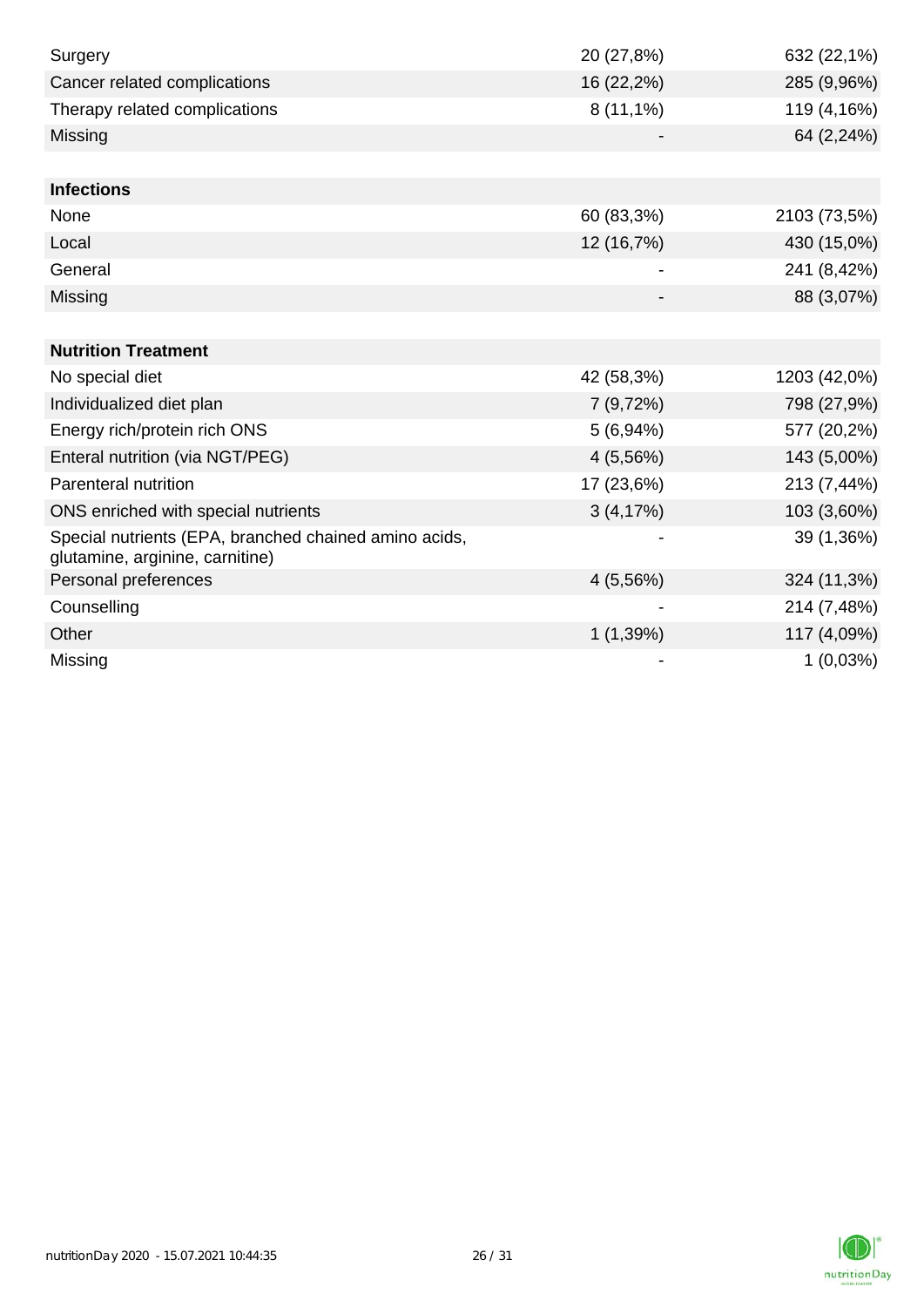| V. Oncology: Cancer patients - Appetite, food intake & quality of life ("Sheet 3 onco") |                     |                          |
|-----------------------------------------------------------------------------------------|---------------------|--------------------------|
|                                                                                         | <b>YOUR RESULTS</b> | <b>REFERENCE RESULTS</b> |
| Number of patients completing Sheet 3_onco:                                             | 72                  | 2832                     |
|                                                                                         |                     |                          |
| Body weight prior to becoming ill                                                       | 64 [38-85]          | 70 [17-196]              |
|                                                                                         |                     |                          |
| Actual body weight                                                                      | 56 [34-81]          | 65 [11-196]              |
| Change in weight was                                                                    |                     |                          |
| Intentional                                                                             | 2(2,78%)            | 129 (4,51%)              |
| Unintentional                                                                           | 33 (45,8%)          | 1854 (64,8%)             |
| Weight is stable                                                                        |                     | 476 (16,6%)              |
| Missing                                                                                 | 2(2,78%)            | 89 (3,11%)               |
|                                                                                         |                     |                          |
| During the last week                                                                    |                     |                          |
| Patients who have had pain:                                                             |                     |                          |
| Not at all                                                                              | 19 (26,4%)          | 962 (33,6%)              |
| A little                                                                                | 17 (23,6%)          | 867 (30,3%)              |
| Quite a bit                                                                             | 3(4,17%)            | 476 (16,6%)              |
| Very much                                                                               |                     | 340 (11,9%)              |
| Missing                                                                                 | 33 (45,8%)          | 196 (6,85%)              |
|                                                                                         |                     |                          |
| Patients who needed a rest:                                                             |                     |                          |
| Not at all                                                                              | 16 (22,2%)          | 590 (20,6%)              |
| A little                                                                                | 16 (22,2%)          | 881 (30,8%)              |
| Quite a bit                                                                             | 4(5,56%)            | 679 (23,7%)              |
| Very much                                                                               | 1(1,39%)            | 480 (16,8%)              |
| Missing                                                                                 | 35 (48,6%)          | 204 (7,13%)              |
|                                                                                         |                     |                          |
| Patients who felt weak:                                                                 |                     |                          |
| Not at all                                                                              | 6(8,33%)            | 600 (21,0%)              |
| A little                                                                                | 20 (27,8%)          | 891 (31,1%)              |
| Quite a bit                                                                             | $8(11,1\%)$         | 682 (23,8%)              |
| Very much                                                                               | 5(6,94%)            | 472 (16,5%)              |
| Missing                                                                                 | 33 (45,8%)          | 197 (6,88%)              |
|                                                                                         |                     |                          |
| Patients who felt depressed:                                                            |                     |                          |
| Not at all                                                                              | 10 (13,9%)          | 1073 (37,5%)             |
| A little                                                                                | 22 (30,6%)          | 858 (30,0%)              |
| Quite a bit                                                                             | 6(8,33%)            | 429 (15,0%)              |
| Very much                                                                               | 1(1,39%)            | 251 (8,77%)              |
| Missing                                                                                 | 33 (45,8%)          | 209 (7,30%)              |

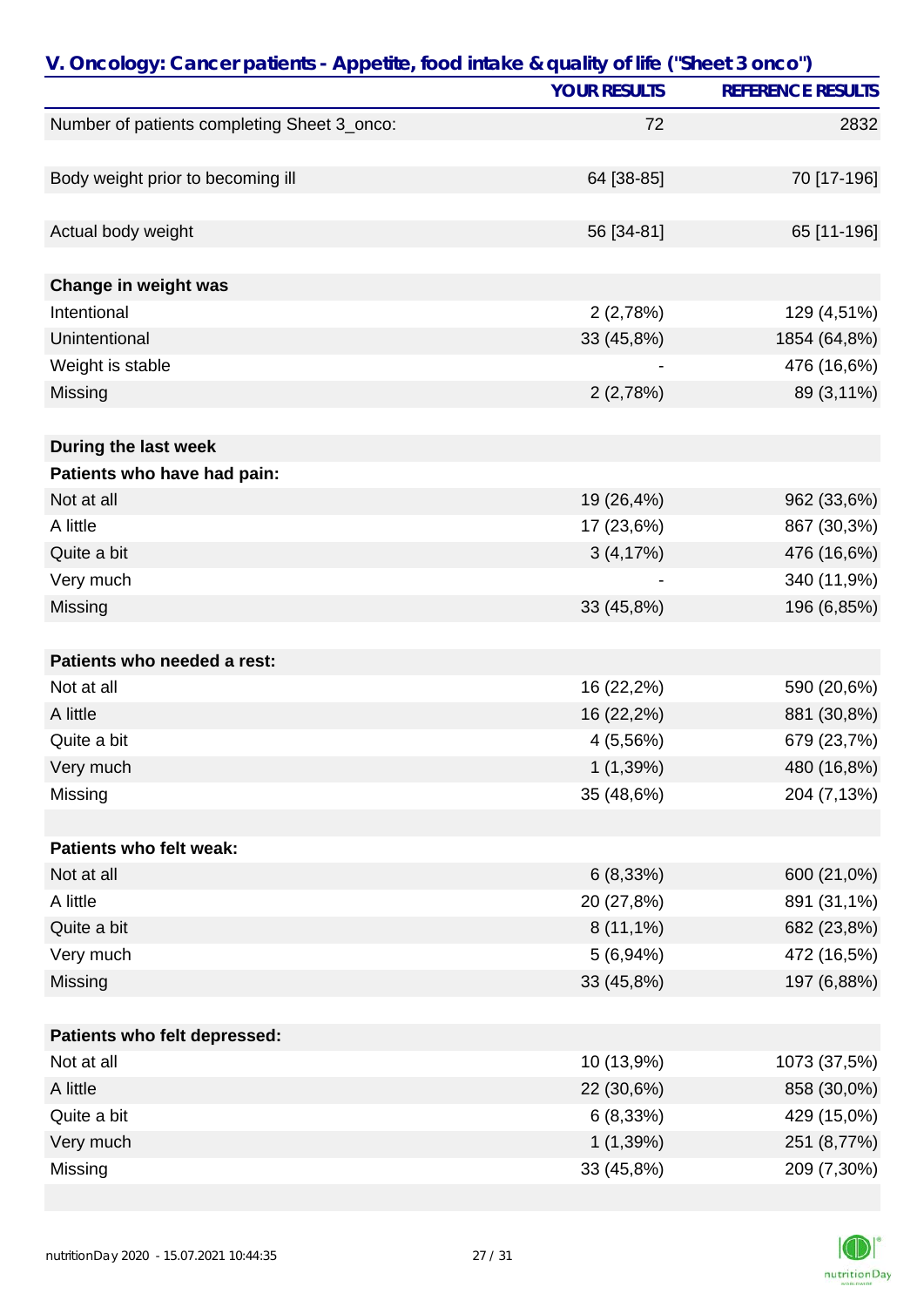| Patients who were tired:                                    |             |              |
|-------------------------------------------------------------|-------------|--------------|
| Not at all                                                  | 10 (13,9%)  | 621 (21,7%)  |
| A little                                                    | 26 (36,1%)  | 927 (32,4%)  |
| Quite a bit                                                 | 1(1,39%)    | 643 (22,5%)  |
| Very much                                                   | 2(2,78%)    | 444 (15,5%)  |
| Missing                                                     | 33 (45,8%)  | 200 (6,99%)  |
|                                                             |             |              |
| Patients whose pain interfered with their daily activities: |             |              |
| Not at all                                                  | 19 (26,4%)  | 1081 (37,8%) |
| A little                                                    | $9(12,5\%)$ | 684 (23,9%)  |
| Quite a bit                                                 | 7 (9,72%)   | 480 (16,8%)  |
| Very much                                                   | 1(1,39%)    | 365 (12,8%)  |
| Missing                                                     | 35 (48,6%)  | 215 (7,51%)  |
|                                                             |             |              |
| Patients who lacked appetite:                               |             |              |
| Not at all                                                  | 15 (20,8%)  | 980 (34,2%)  |
| A little                                                    | 14 (19,4%)  | 721 (25,2%)  |
| Quite a bit                                                 | 5(6,94%)    | 507 (17,7%)  |
| Very much                                                   | 4 (5,56%)   | 418 (14,6%)  |
| Missing                                                     | 34 (47,2%)  | 206 (7,20%)  |
|                                                             |             |              |
| <b>Just now</b>                                             |             |              |
| Patients who have pain:                                     |             |              |
| Not at all                                                  | 25 (34,7%)  | 1172 (41,0%) |
| A little                                                    | 10 (13,9%)  | 967 (33,8%)  |
| Quite a bit                                                 | 3(4,17%)    | 355 (12,4%)  |
| Very much                                                   |             | 138 (4,82%)  |
| Missing                                                     | 34 (47,2%)  | 205 (7,16%)  |
|                                                             |             |              |
| Patients who need a rest:                                   |             |              |
| Not at all                                                  | 21 (29,2%)  | 616 (21,5%)  |
| A little                                                    | 11 (15,3%)  | 1030 (36,0%) |
| Quite a bit                                                 | 4 (5,56%)   | 635 (22,2%)  |
| Very much                                                   | 2(2,78%)    | 332 (11,6%)  |
| Missing                                                     | 34 (47,2%)  | 219 (7,65%)  |
|                                                             |             |              |
| Patients who feel weak:                                     |             |              |
| Not at all                                                  | 6(8,33%)    | 724 (25,3%)  |
| A little                                                    | 17 (23,6%)  | 964 (33,7%)  |
| Quite a bit                                                 | 10 (13,9%)  | 606 (21,2%)  |
| Very much                                                   | 5(6,94%)    | 321 (11,2%)  |
| Missing                                                     | 34 (47,2%)  | 217 (7,58%)  |

### **Patients who are depressed:**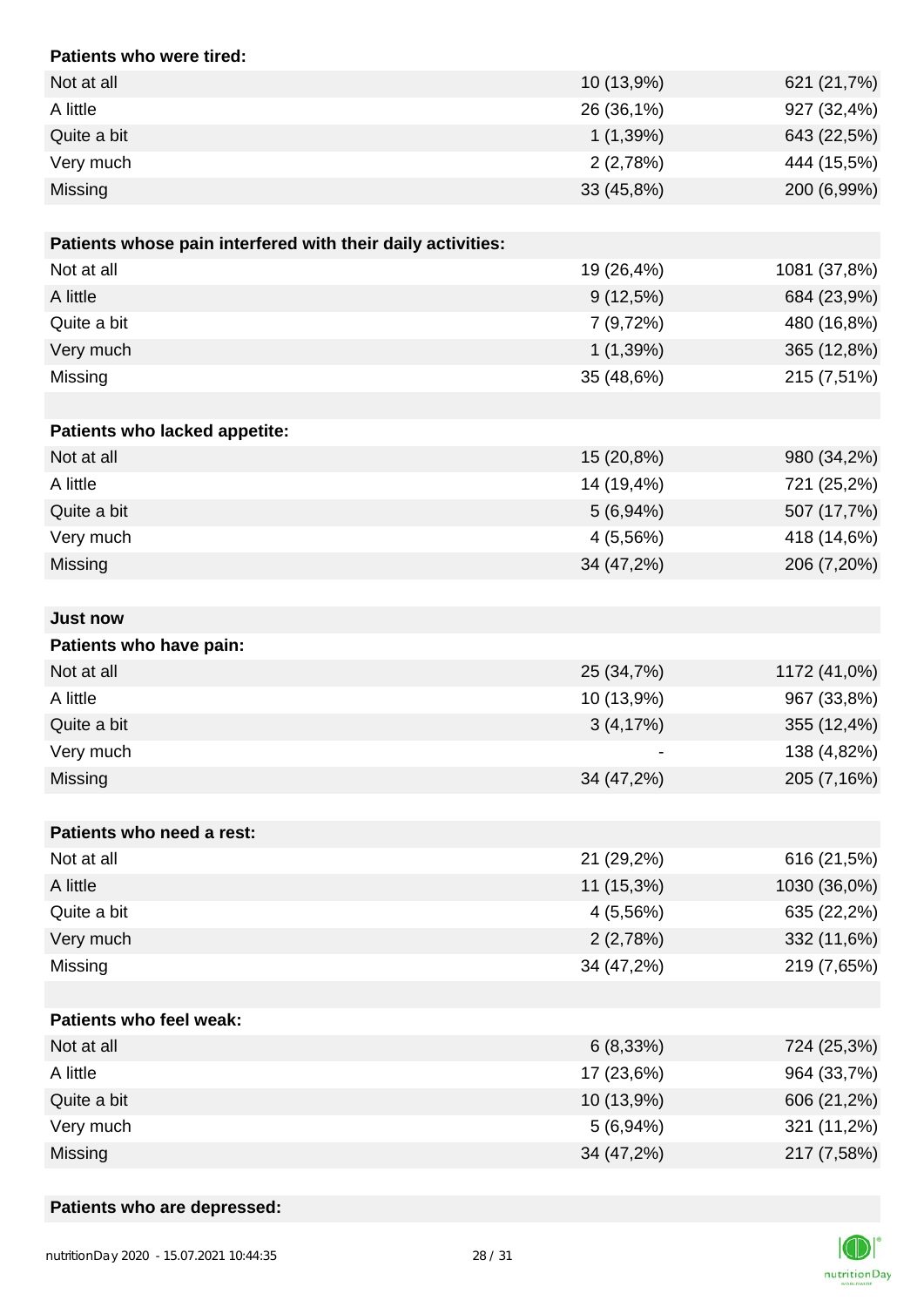| Not at all                                                  | 11 (15,3%) | 1215 (42,5%) |
|-------------------------------------------------------------|------------|--------------|
| A little                                                    | 21 (29,2%) | 857 (29,9%)  |
| Quite a bit                                                 | 6(8,33%)   | 350 (12,2%)  |
| Very much                                                   | 1(1,39%)   | 179 (6,25%)  |
| Missing                                                     | 33 (45,8%) | 221 (7,72%)  |
|                                                             |            |              |
| Patients who are tired:                                     |            |              |
| Not at all                                                  | 10 (13,9%) | 745 (26,0%)  |
| A little                                                    | 26 (36,1%) | 1024 (35,8%) |
| Quite a bit                                                 | 1(1,39%)   | 536 (18,7%)  |
| Very much                                                   | 2(2,78%)   | 299 (10,4%)  |
| Missing                                                     | 33 (45,8%) | 223 (7,79%)  |
|                                                             |            |              |
| Patients whose pain interferes with their daily activities: |            |              |
| Not at all                                                  | 20 (27,8%) | 1157 (40,4%) |
| A little                                                    | 14 (19,4%) | 748 (26,1%)  |
| Quite a bit                                                 | 2(2,78%)   | 409 (14,3%)  |
| Very much                                                   | 2(2,78%)   | 273 (9,54%)  |
| Missing                                                     | 34 (47,2%) | 239 (8,35%)  |
|                                                             |            |              |
| Patients who lack appetite:                                 |            |              |
| Not at all                                                  | 17 (23,6%) | 1071 (37,4%) |
| A little                                                    | 15 (20,8%) | 757 (26,5%)  |
| Quite a bit                                                 | 3(4,17%)   | 459 (16,0%)  |
| Very much                                                   | 4 (5,56%)  | 303 (10,6%)  |
| Missing                                                     | 33 (45,8%) | 233 (8,14%)  |
|                                                             |            |              |
| Reasons for change in appetite/food intake                  |            |              |
| Nausea/Vomiting                                             | 2(2,78%)   | 552 (19,3%)  |
| Inflammation in mouth                                       | 1(1,39%)   | 129 (4,51%)  |
| Pain                                                        | 3(4,17%)   | 406 (14,2%)  |
| Constipation                                                | 6(8,33%)   | 248 (8,67%)  |
| Diarrhea                                                    | 5(6,94%)   | 178 (6,22%)  |
| Change in taste/smell                                       | 3(4,17%)   | 415 (14,5%)  |
| Early satiation/Loss of appetite                            | 7 (9,72%)  | 663 (23,2%)  |
| Other                                                       | 5(6,94%)   | 441 (15,4%)  |
| Missing                                                     | 2(2,78%)   | 97 (3,39%)   |
|                                                             |            |              |
| Maximum activity performed by patients                      |            |              |
| Able to do sports                                           | 2(2,78%)   | 121 (4,23%)  |
| Fully active                                                | 9(12,5%)   | 370 (12,9%)  |
| Able to carry out light activities                          | 7 (9,72%)  | 646 (22,6%)  |
| Able to carry out self care                                 | 10 (13,9%) | 732 (25,6%)  |
| Able to carry out limited self care                         | 7(9,72%)   | 403 (14,1%)  |
|                                                             |            |              |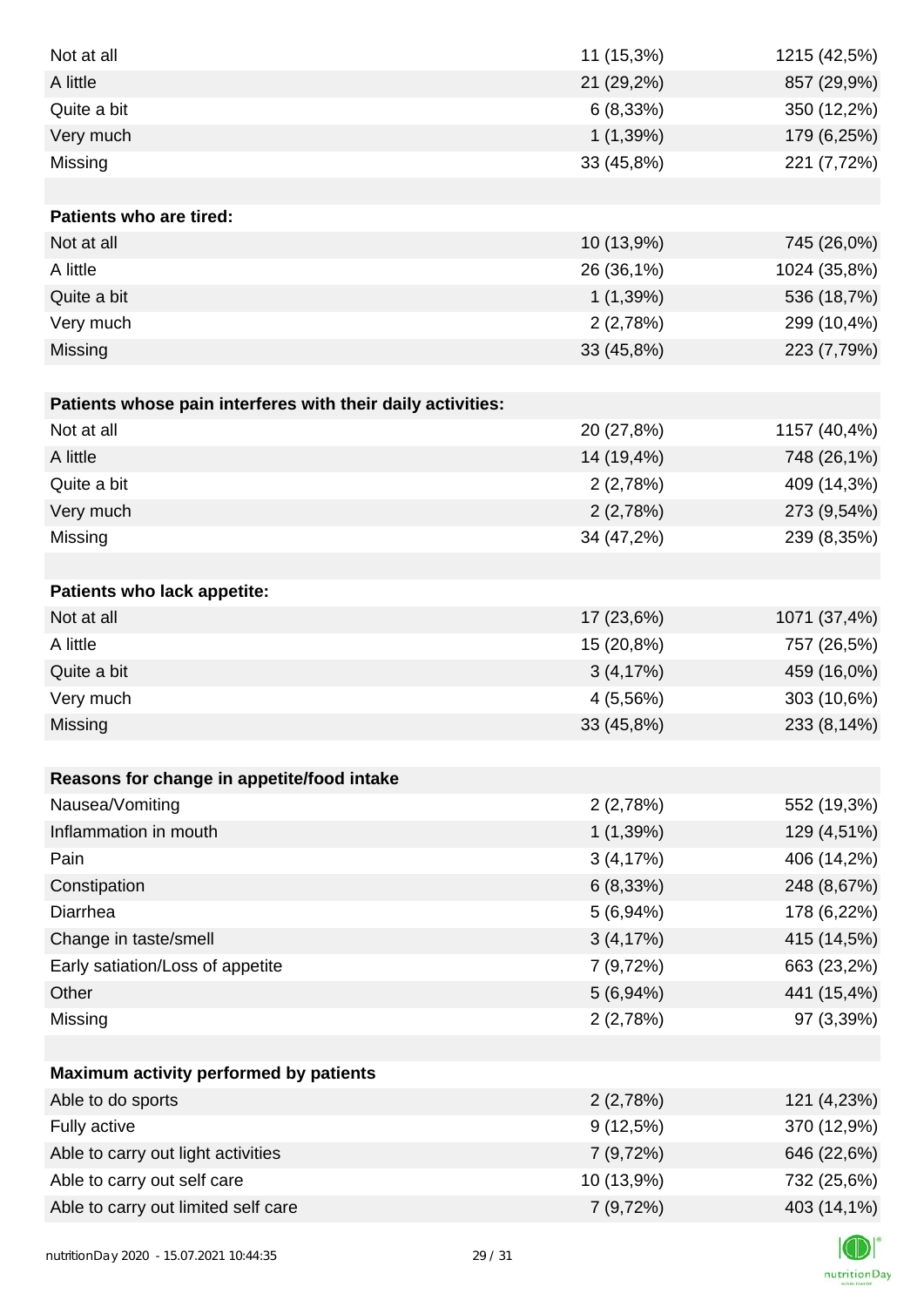| Confined to bed or chair                                                                                                | 2(2,78%)   | 372 (13,0%)  |
|-------------------------------------------------------------------------------------------------------------------------|------------|--------------|
| Missing                                                                                                                 | 35 (48,6%) | 207 (7,23%)  |
|                                                                                                                         |            |              |
| Patient takes additional (without prescription)                                                                         |            |              |
| Nothing                                                                                                                 | 30 (41,7%) | 1841 (64,3%) |
| Herbal tea                                                                                                              |            | 259 (9,05%)  |
| Nutritional supplements                                                                                                 | 1(1,39%)   | 274 (9,57%)  |
| Multivitamin                                                                                                            | 2(2,78%)   | 134 (4,68%)  |
| Other medication                                                                                                        | 4 (5,56%)  | 98 (3,42%)   |
| Other                                                                                                                   |            | 131 (4,58%)  |
| Missing                                                                                                                 | 36 (50,0%) | 235 (8,21%)  |
|                                                                                                                         |            |              |
| <b>Additional activities performed</b>                                                                                  |            |              |
| Nothing                                                                                                                 | 26 (36,1%) | 2056 (71,8%) |
| Psychotherapy                                                                                                           |            | 65 (2,27%)   |
| Yoga                                                                                                                    |            | 38 (1,33%)   |
| Meditation                                                                                                              | 3(4,17%)   | 112 (3,91%)  |
| Progressive muscle relaxation                                                                                           |            | 46 (1,61%)   |
| Qigong                                                                                                                  |            | 8(0,28%)     |
| Other                                                                                                                   | 1(1,39%)   | 318 (11,1%)  |
| Missing                                                                                                                 | 42 (58,3%) | 270 (9,43%)  |
|                                                                                                                         |            |              |
| Patients having difficulties in complying with treatment                                                                | 5(6,94%)   | 632 (22,1%)  |
|                                                                                                                         |            |              |
| Patients needing help to complete questionnaire                                                                         | 12 (16,7%) | 1569 (54,8%) |
|                                                                                                                         |            |              |
| Patients believing that including nutrition in their<br>therapeutic approach could provide relevant benefit to<br>them: | 15 (20,8%) | 1913 (66,8%) |